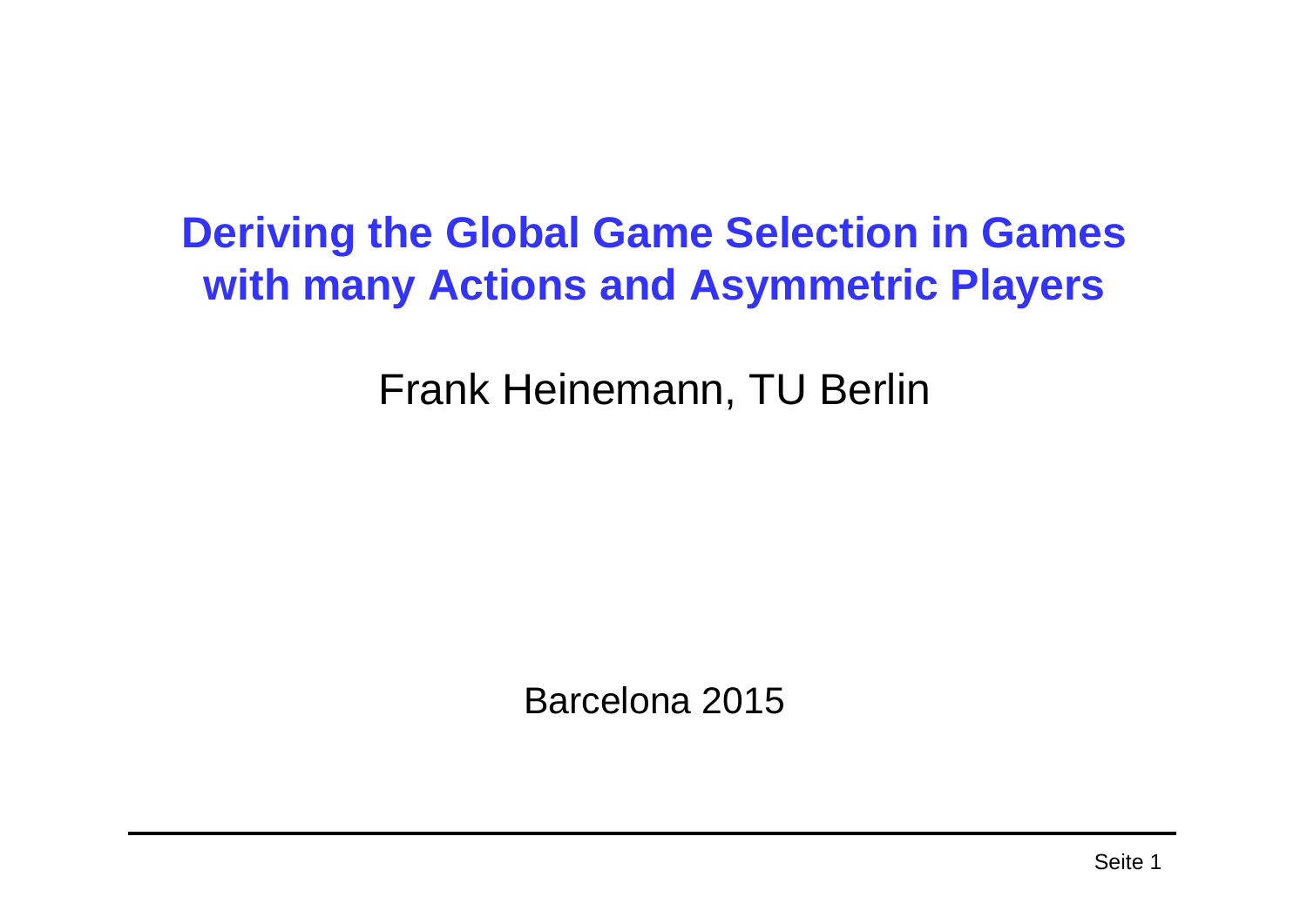#### **Global-Game Approach**

Suppose, *θ* is uncertain

Let  $\theta \, \sim \mathrm{N} \, (\mu, \tau^2)$ 

Players get private signals

 $x^i = \theta + \varepsilon^i$ ,  $\varepsilon^i \sim N(0, \sigma^2)$ 

 $\varepsilon^1$  and  $\varepsilon^2$  are independent

If  $\sigma/\tau$  is sufficiently small, there is  $\left\|\frac{\mathsf{Equilibrium~condition:}}{\sigma/\tau}\right\|$ a unique equilibrium (for given  $\mu)$ with a threshold signal *<sup>x</sup>*\*, s.t. agent *i* invests if *<sup>x</sup><sup>i</sup>* > *x*\* and does not invest, if *<sup>x</sup><sup>i</sup>* < *<sup>x</sup>*\*.

Carlsson/van Damme (1993)

 $\circ$ 

|               | invest      | <b>Not</b><br>invest |
|---------------|-------------|----------------------|
| invest        |             | $\theta$ - 1         |
| not<br>invest | $\theta$ -1 |                      |

Equilibrium condition:

\n
$$
E\left(\theta \mid x^{i} = x^{*}\right)
$$
\n
$$
= prob(x^{j} < x^{*} \mid x^{i} = x^{*})
$$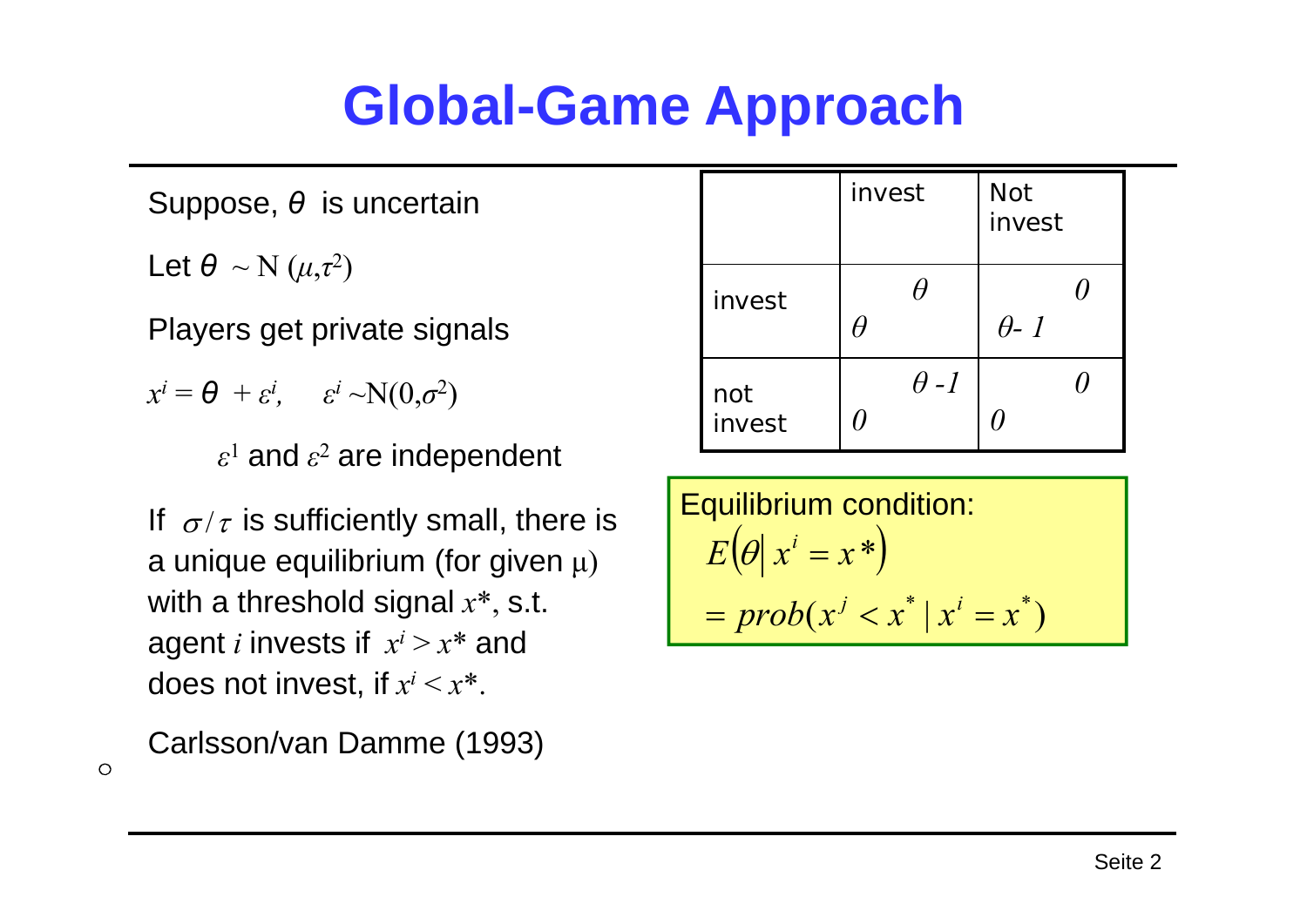#### **Global-Game Approach**

Suppose, *θ* is uncertain

Let  $\theta$  ~ N  $(\mu,\tau^2)$ 

Players get private signals

 $x^i = \theta + \varepsilon^i$ ,  $\varepsilon^i \sim N(0, \sigma^2)$ 

 $\varepsilon^1$  and  $\varepsilon^2$  are independent

If  $\sigma/\tau$  is sufficiently small, there is a unique equilibrium (for given  $\mu)$ with a threshold signal *<sup>x</sup>*\*, s.t. agent *i* invests if *<sup>x</sup><sup>i</sup>* > *x*\* and does not invest, if *<sup>x</sup><sup>i</sup>* < *<sup>x</sup>*\*.

Carlsson/van Damme (1993)

In 2x2 games GGS=RDE

 $\circ$ 

|               | invest      | <b>Not</b><br>invest |
|---------------|-------------|----------------------|
| invest        |             | $\theta$ - 1         |
| not<br>invest | $\theta$ -1 |                      |

Equilibrium condition:  $\left(\theta\right|x^i=x^*)$  $prob(x^j < x^* | x^i = x^*)$ \* $E[\theta | x^i = x]$  $j = prob(x^{j} < x^* | x^{i} =$  $\theta x^i =$ 

For  $\sigma^2$  $\rightarrow$  0, the equilibrium converges to  $x^* = 1/2$ "global-game selection"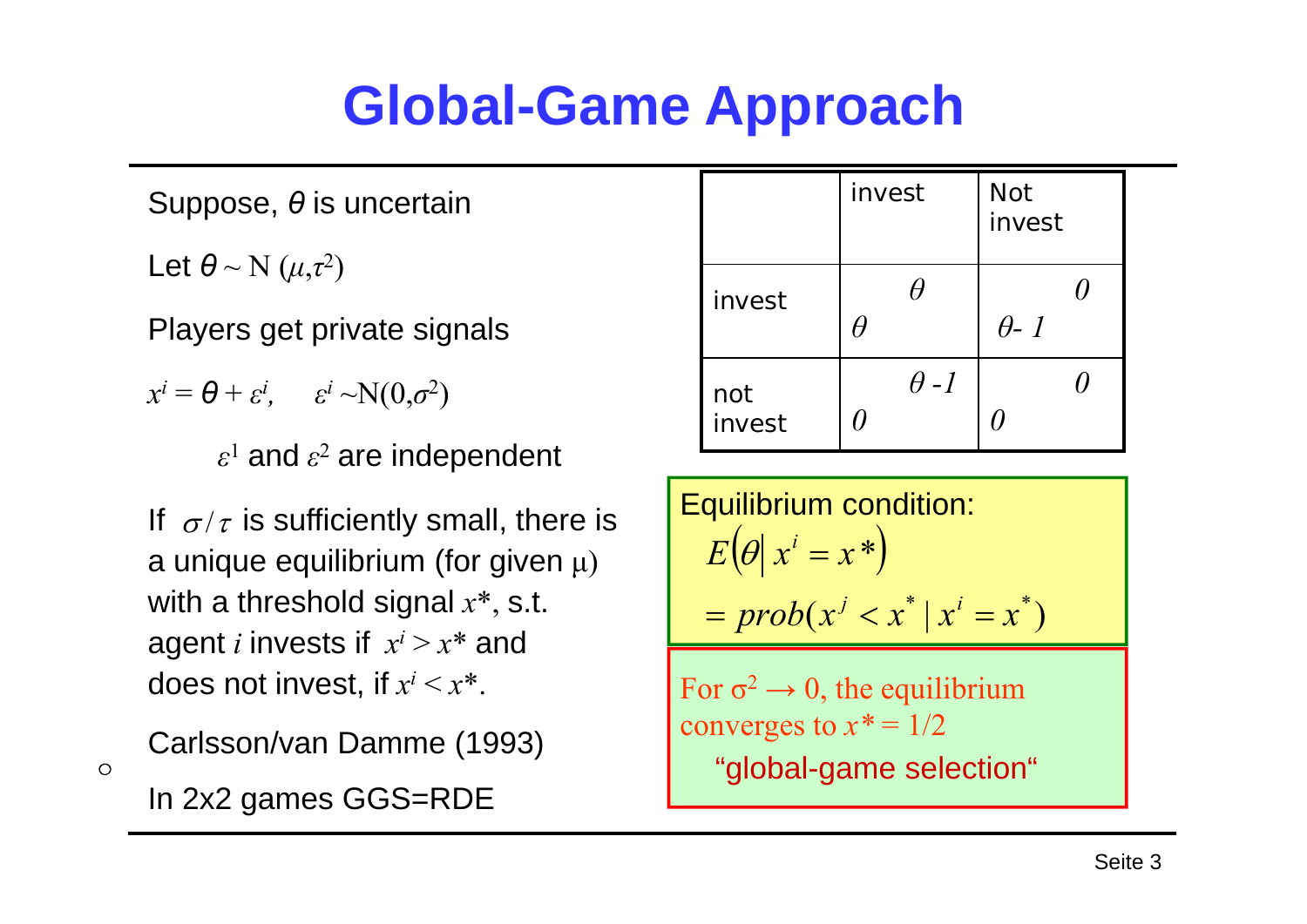#### **Supermodular Game**

Generalization:

Set of players *I*, ordered finite action sets  $A_i = \{0,1,2,\,\ldots,m_i\,\},\ i\in I.$ 

Actions  $a_i \in A_i$ , action profile  $a \in A = \prod_i A_i$ ,

lowest and highest action profiles 0 and *m*.

Complete information game  $\Gamma$ , specified by payoff functions  $\,g_i \colon A \longrightarrow \mathbf R.$ 

 $\circ$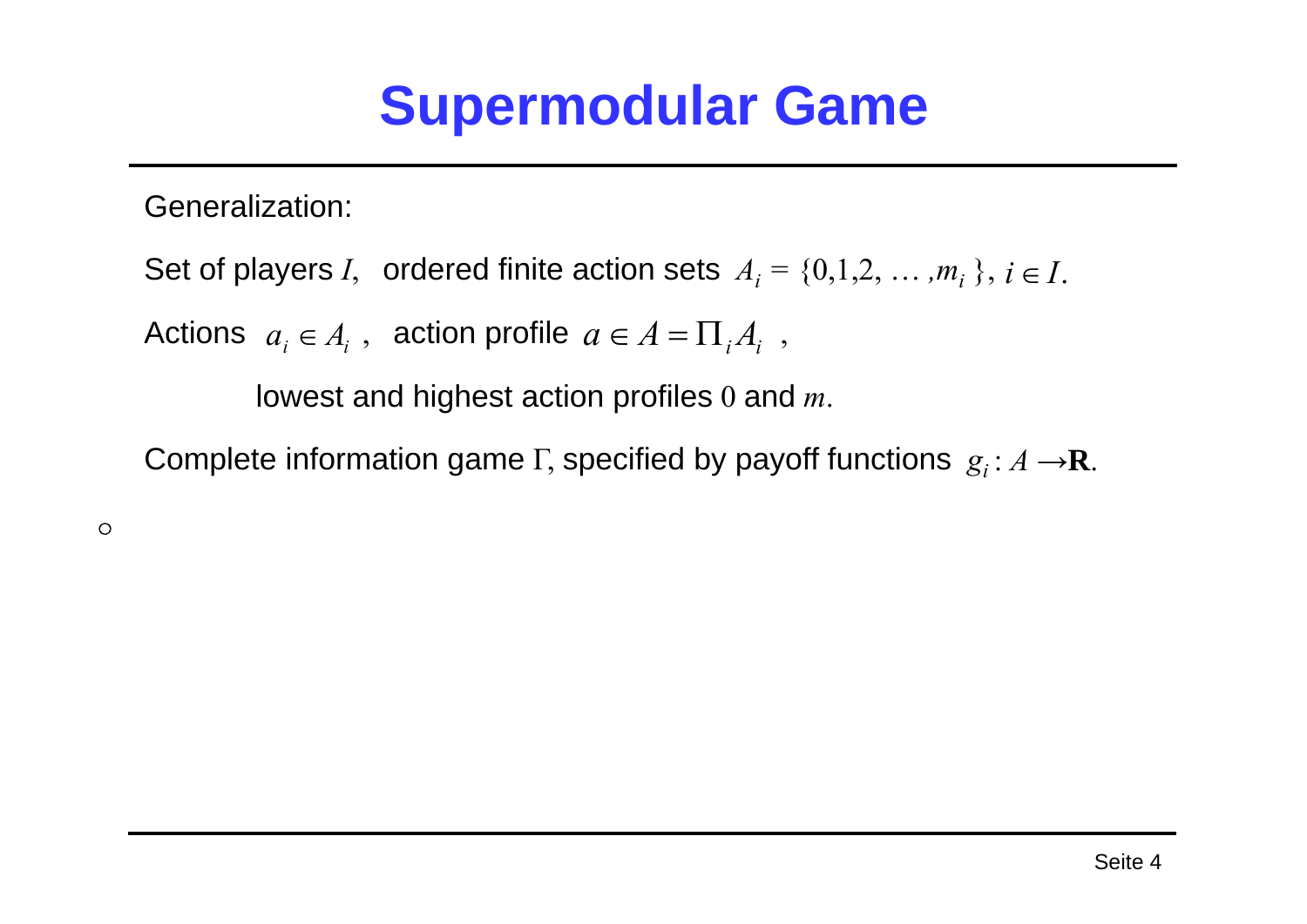#### **Supermodular Game**

Generalization:

Set of players *I*, ordered finite action sets  $A_i = \{0,1,2,\,\ldots,m_i\,\},\ i\in I.$ 

Actions  $a_i \in A_i$ , action profile  $a \in A = \prod_i A_i$ ,

lowest and highest action profiles 0 and *m*.

Complete information game  $\Gamma$ , specified by payoff functions  $\,g_i \colon A \longrightarrow \mathbf R.$ 

Game Γ is **supermodular** [actions are strategic complements], if  $\circ$ for all  $i$  and for all  $\ a_{_i}\leq a{^{\scriptscriptstyle\prime}}_i$  and  $\ a_{_{-i}}\leq a{^{\scriptscriptstyle\prime}}_{_{-i}}$  :

 $g_i(a'_i, a_{-i}) - g_i(a_i, a_{-i}) \leq g_i(a'_i, a'_{-i}) - g_i(a_i, a'_{-i}).$ 

 $\Rightarrow$  Best response functions are non-decreasing.

Supermodular games often have multiple equilibria.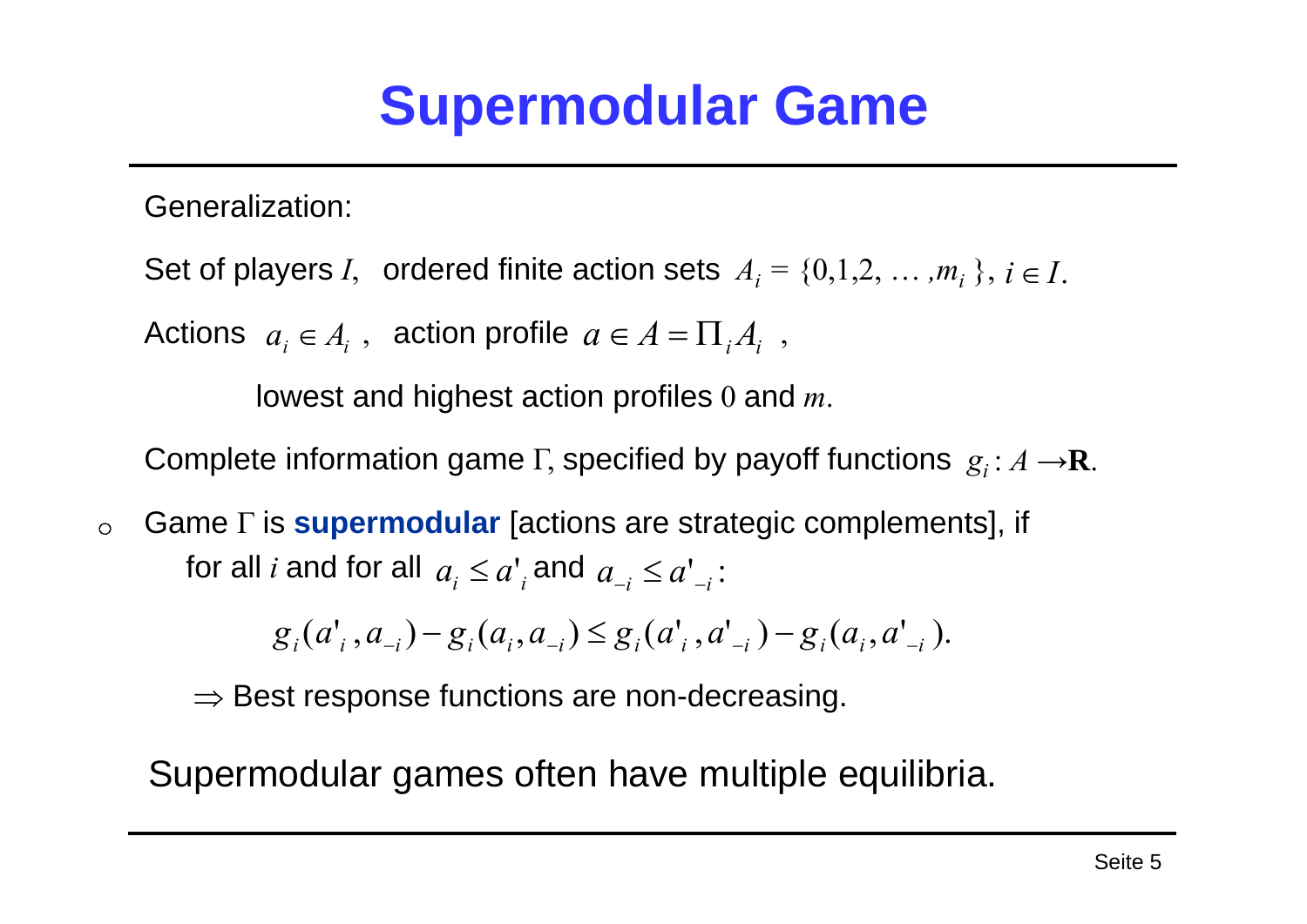#### **Global Game – general definition**

A **global game** *G* is defined by

- -- payoff functions  $u_{_i}(a_{_i},a_{_{-i}},\theta),$  where  $\theta$   $\in$  **R** is called state parameter,
	- s.t. (A1)  $u_i(\cdot ,\theta)$  is a <u>supermodular game</u>,
		- $(A2) \quad \exists \theta \text{ and } \theta$  , s.t. the lowest and highest action are strictly <u>dominant</u> in the games given by  $\,u_{_i}(\cdot, \underline{\theta})\,$  and  $\,u_{_i}(\cdot, \theta),\,$
		- $\left( \mathrm{A3}\right)$   $\;$  each  $u_{i}$  satisfies weak <u>state monotonicity</u>: for all  $i$  and  $a_i < a_{i}$ <sup>c</sup>
			- $u_i(a_i^*, a_{-i} , \theta) \!-\! u_i(a_i, a_{-i} , \theta)$  is weakly increasing in  $\theta.$
			- $\Rightarrow$  higher states make higher actions more appealing.

 $\circ$ 

 $\circ$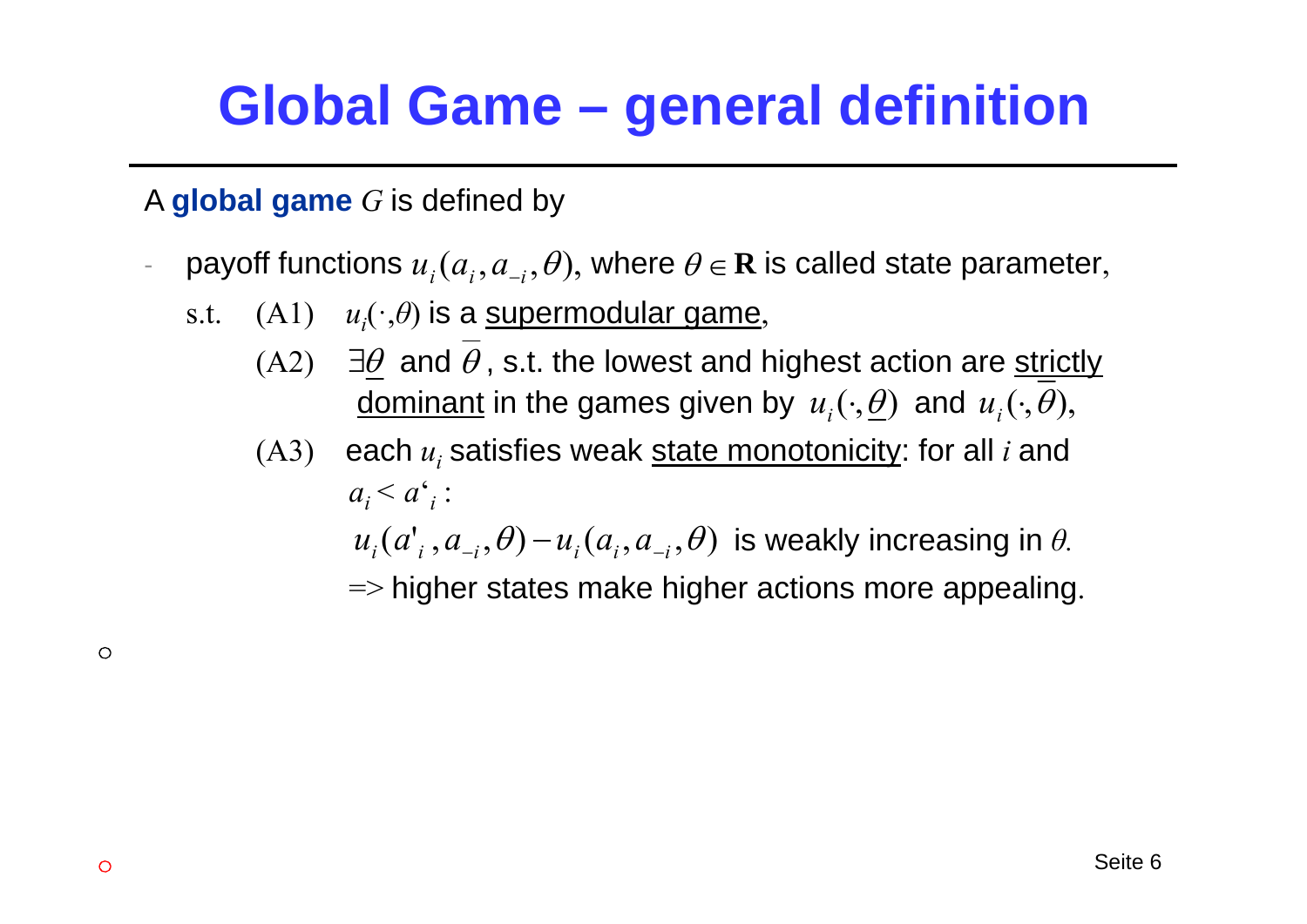#### **Global Game – general definition**

A **global game** *G* is defined by

- --  $\;\;$  payoff functions  $u_{_i}(a_{_i},a_{_{-i}},\theta),$  where  $\theta$   $\in$  **R** is called state parameter,
	- s.t. (A1)  $u_i(\cdot ,\theta)$  is a <u>supermodular game</u>,
		- $\left( \mathrm{A2}\right) \quad \exists\theta \; \textsf{and}\; \theta$  , s.t. the lowest and highest action are <u>strictly</u> <u>dominant</u> in the games given by  $\,u_{_i}(\cdot, \underline{\theta})\,$  and  $\,u_{_i}(\cdot, \theta),\,$
		- $\left( \mathrm{A3}\right)$   $\;$  each  $u_{i}$  satisfies weak <u>state monotonicity</u>: for all  $i$  and  $a_i < a_{i}$ <sup>c</sup>

 $u_i(a_i^*, a_{-i} , \theta) \!-\! u_i(a_i, a_{-i} , \theta)$  is weakly increasing in  $\theta.$ 

=> higher states make higher actions more appealing.

- a distribution for the state parameter with continuous density *ϕ*, and  $\circ$ -
	- - $\hbox{-}$  a tuple of density functions $f_i$  with finite support for private signals  $\eta_i$  : In the global game, players do not observe state *θ*. They receive private signals  $x_{\scriptscriptstyle i} = \theta$  +  $\nu$   $\eta_{\scriptscriptstyle i}$  where  $\;\nu \in (0,1]$  is a scale parameter.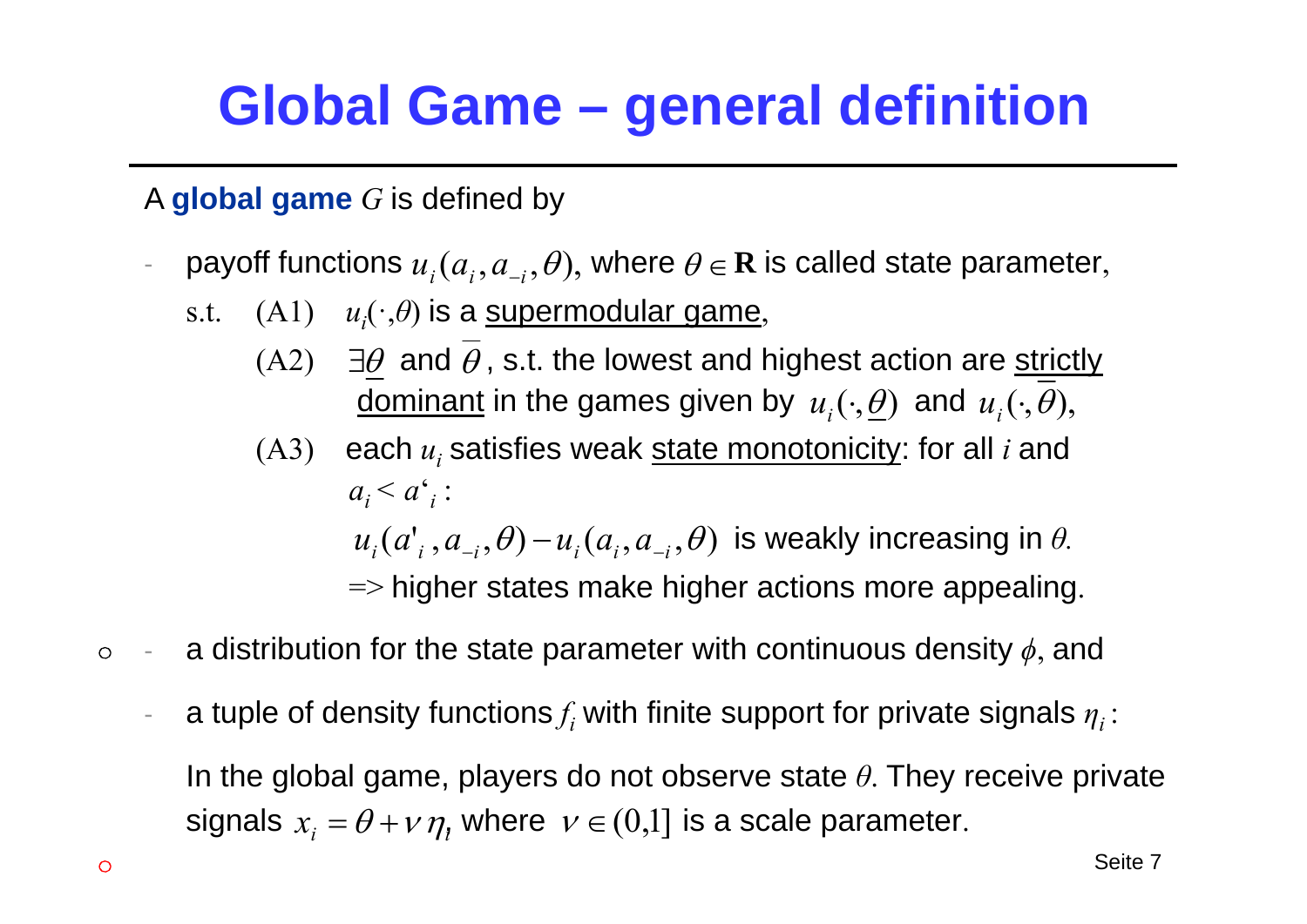#### **Global Game – general definition**

A **global game** *G* is defined by  $(u, \phi, f, v)$ 

- --  $\;\;$  payoff functions  $u_{_i}(a_{_i},a_{_{-i}},\theta),$  where  $\theta$   $\in$  **R** is called state parameter,
	- s.t. (A1)  $u_i(\cdot ,\theta)$  is a <u>supermodular game</u>,
		- $\left( \mathrm{A2}\right) \quad \exists\theta \; \textsf{and}\; \theta$  , s.t. the lowest and highest action are <u>strictly</u> <u>dominant</u> in the games given by  $\,u_{_i}(\cdot, \underline{\theta})\,$  and  $\,u_{_i}(\cdot, \theta),\,$
		- $\left( \mathrm{A3}\right)$   $\;$  each  $u_{i}$  satisfies weak <u>state monotonicity</u>: for all  $i$  and  $a_i < a_{i}$ <sup>c</sup>

 $u_i(a_i^*, a_{-i} , \theta) \!-\! u_i(a_i, a_{-i} , \theta)$  is weakly increasing in  $\theta.$ 

=> higher states make higher actions more appealing.

- a distribution for the state parameter with continuous density *ϕ*, and  $\circ$ -
	- - $\hbox{-}$  a tuple of density functions $f_i$  with finite support for private signals  $\eta_i$  : In the global game, players do not observe state *θ*. They receive private signals  $x_{\scriptscriptstyle i} = \theta$  +  $\nu$   $\eta_{\scriptscriptstyle i}$  where  $\;\nu \in (0,1]$  is a scale parameter.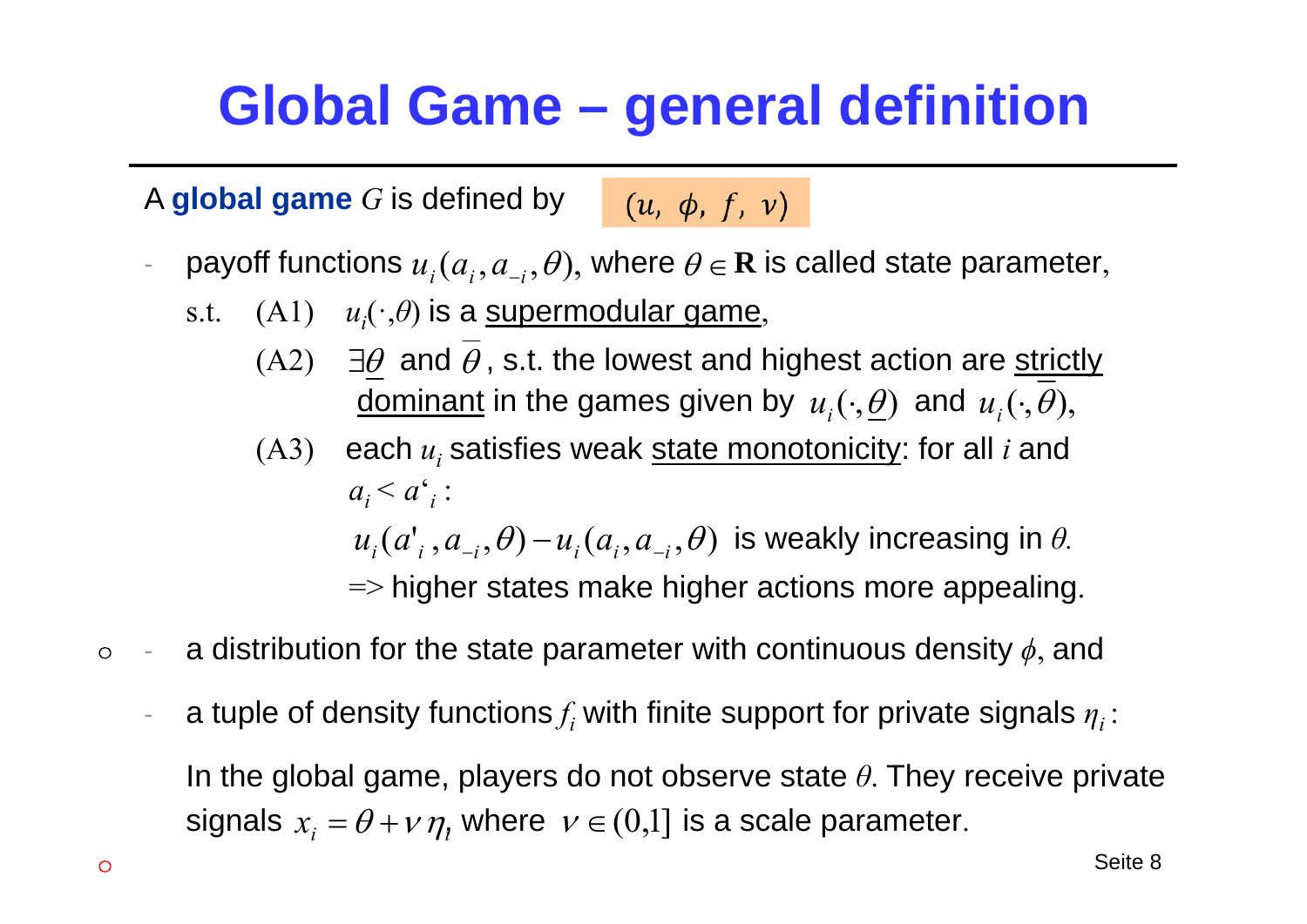#### **Global Game selection**

A global game *G* embeds a complete information game Γ at state *θ*\*, if

 $g_i(a)$  =  $u_i(a, \theta^*)$  for all *i*, *a*.

**Theorem** (analogue to Frankel, Morris, and Pauzner, JET 2003): As the scale parameter *ν* goes to zero, the global game *G ν*  $(u,\phi,f)$  has an essentially **unique limit equilibrium**.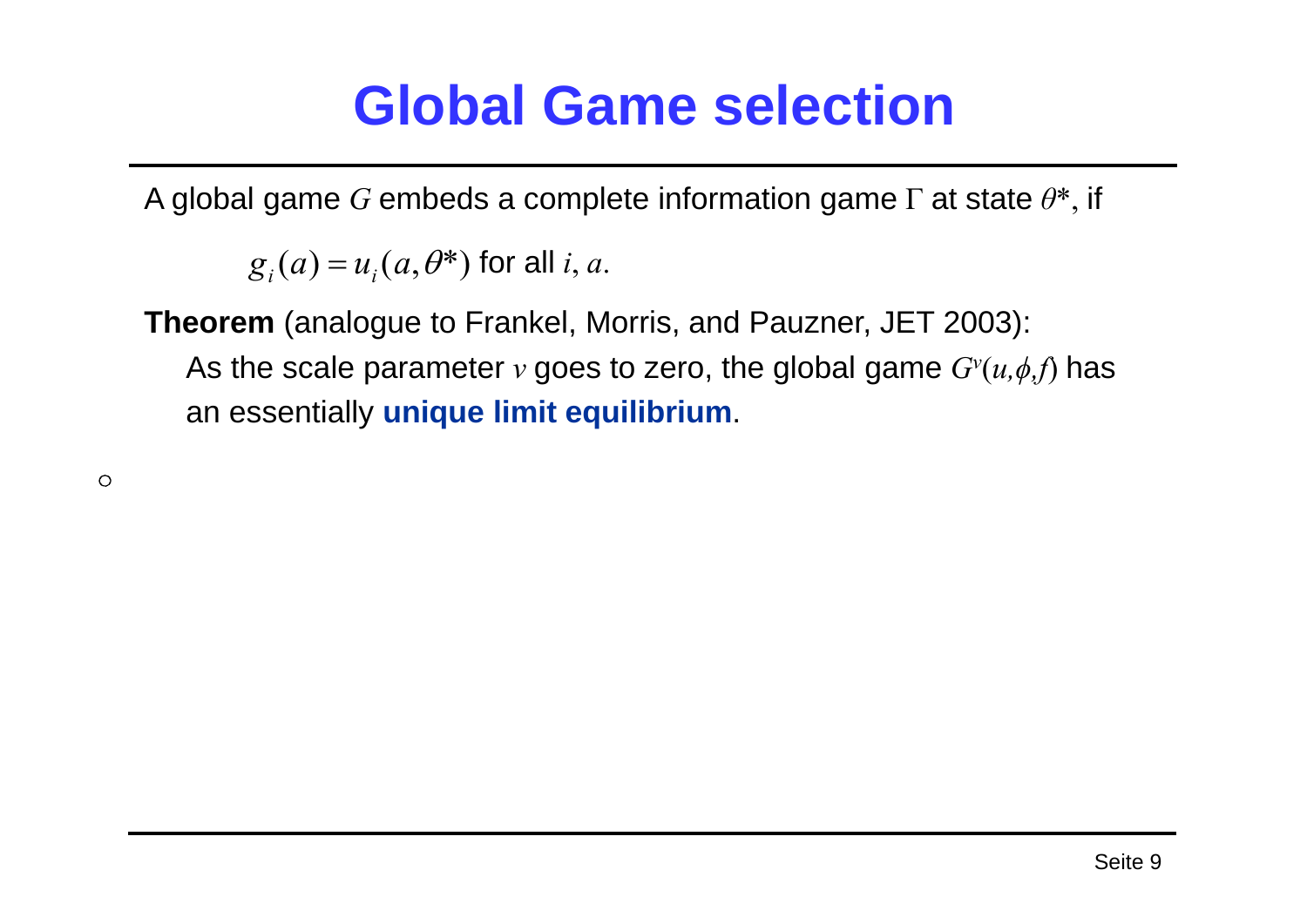#### **Global Game selection**

A global game *G* embeds a complete information game Γ at state *θ*\*, if

 $g_i(a)$  =  $u_i(a, \theta^*)$  for all *i*, *a*.

**Theorem** (analogue to Frankel, Morris, and Pauzner, JET 2003): As the scale parameter *ν* goes to zero, the global game *G ν*  $(u,\phi,f)$  has an essentially **unique limit equilibrium**.

More precisely: denote a pure strategy of the GG by  $s_i: \mathbf{R} \to A_i, \;$  s.t.  $\circ$ player  $i$  chooses action  $s_i(x_i)$  when receiving signal  $x_i$  .

There is a strategy *<sup>s</sup>*, s.t. for *ν* → 0, any equilibrium *s ν* (*x* ) of *G <sup>ν</sup>*(·) converges to *s* (*x* ) for all *x* except possibly at the finitely many discontinuities of *s*.

If the global game's limit equilibrium strategy profile is continuous at *θ*\*, its value at that state determines a particular Nash equilibrium of the complete information game, called **global-game selection** (GGS).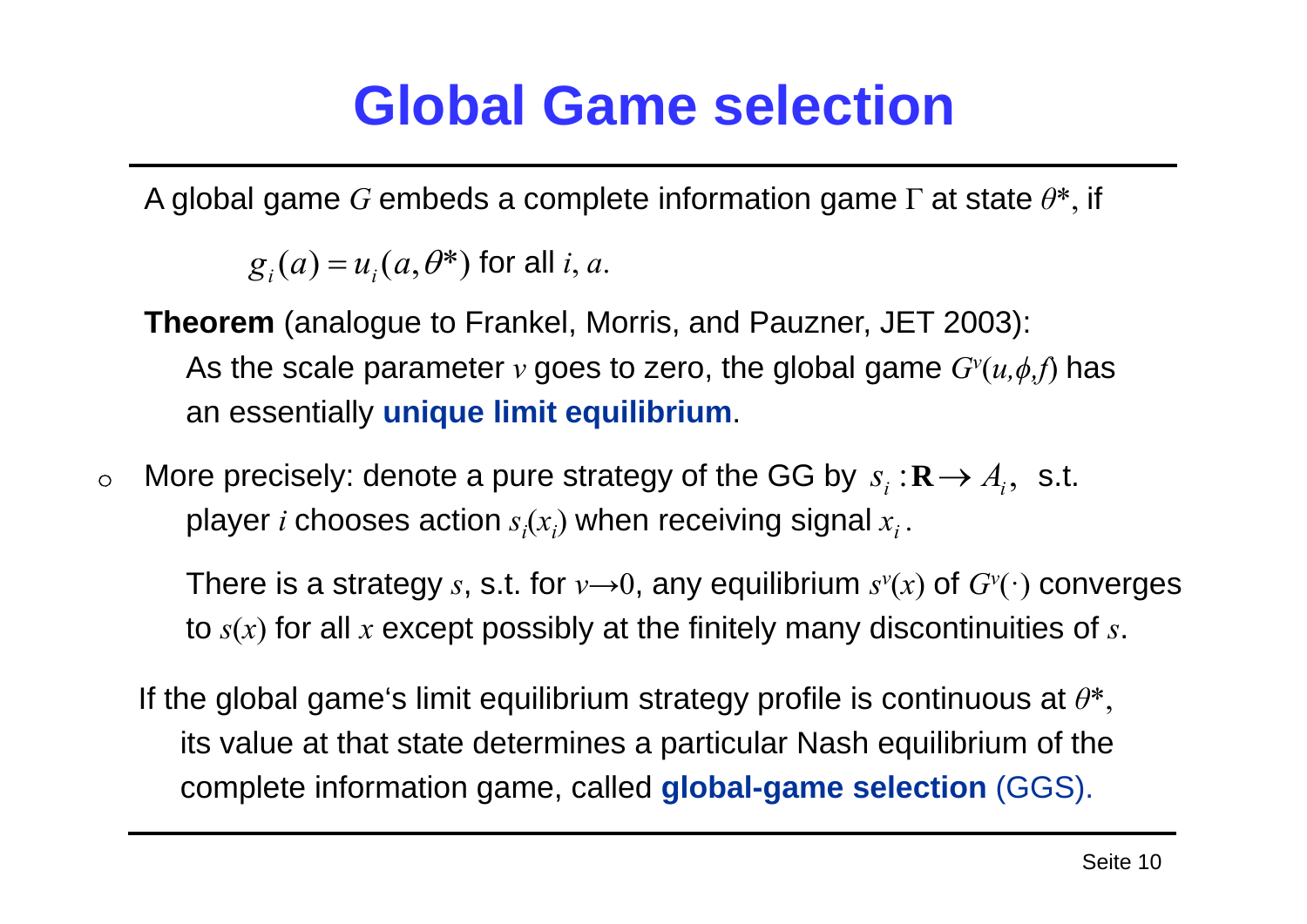#### **Noise independence**

Research Question:

Under which conditions is the GGS independent from *<sup>u</sup>*, *ϕ*, and *f*  ?

FMP (2003) show general independence from *ϕ.*

BDH (2013) show general independence from *u*.

=> One may use w/o.l.o.g.  $u_i(a, \theta) = g_i(a) + \theta \, a_i$ .

Proof: For a sufficiently wide support of  $\phi, \; u_i$  satisfies the global-game assumptions (A1) to (A3). Obviously, *ui* embeds *g* at *θ*\*=0.

In general, the GGS may depend on *f*.

The GGS is called **noise independent**, if the GGS is independent of the particular densitiy function of private signals *f*.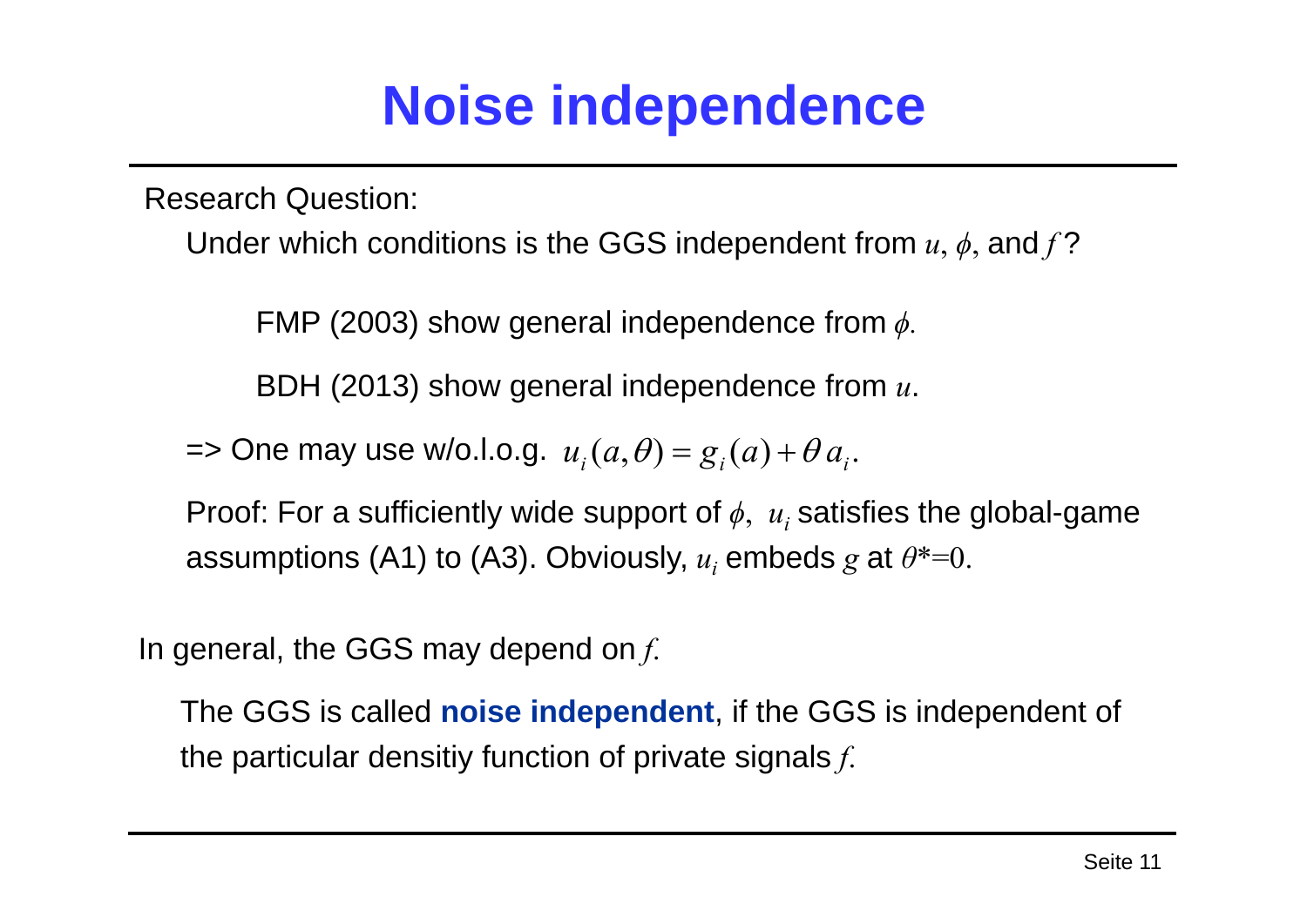## **Noise independence in Small Games**

For certain small games, the GGS is known to be noise independent:

|                                            | Symmetric Games |                      |    |                                     |                          | Asymmetric Games |    |
|--------------------------------------------|-----------------|----------------------|----|-------------------------------------|--------------------------|------------------|----|
| actions:                                   |                 | 2 each 3 each 4 each |    | actions: 2 each 2 by n 3 each       |                          |                  |    |
| 2 players<br>3 players<br><i>n</i> players |                 | γ¢                   | ∨° | 2 players<br>3 players<br>n players | $\times^e$<br>$\times^f$ | n/a<br>n/a       | ∨° |

 $\checkmark$  Always noise independent.  $\times$  Counterexample to noise independence exists. "Carlsson and Van Damme [6], <sup>b</sup>Frankel, Morris and Pauzner [10], <sup>o</sup>Basteck and Daniëls [1], <sup>d</sup>Basteck et al, [2], <sup>e</sup> Carlsson [4], <sup>f</sup>Corsetti et al. [7], <sup>g</sup>This paper, see Section 5: Two-player games with 2-by-n-actions. For empty cells noise dependence follows from an example in smaller games.

TABLE 1. Noise (In)dependence in Supermodular Games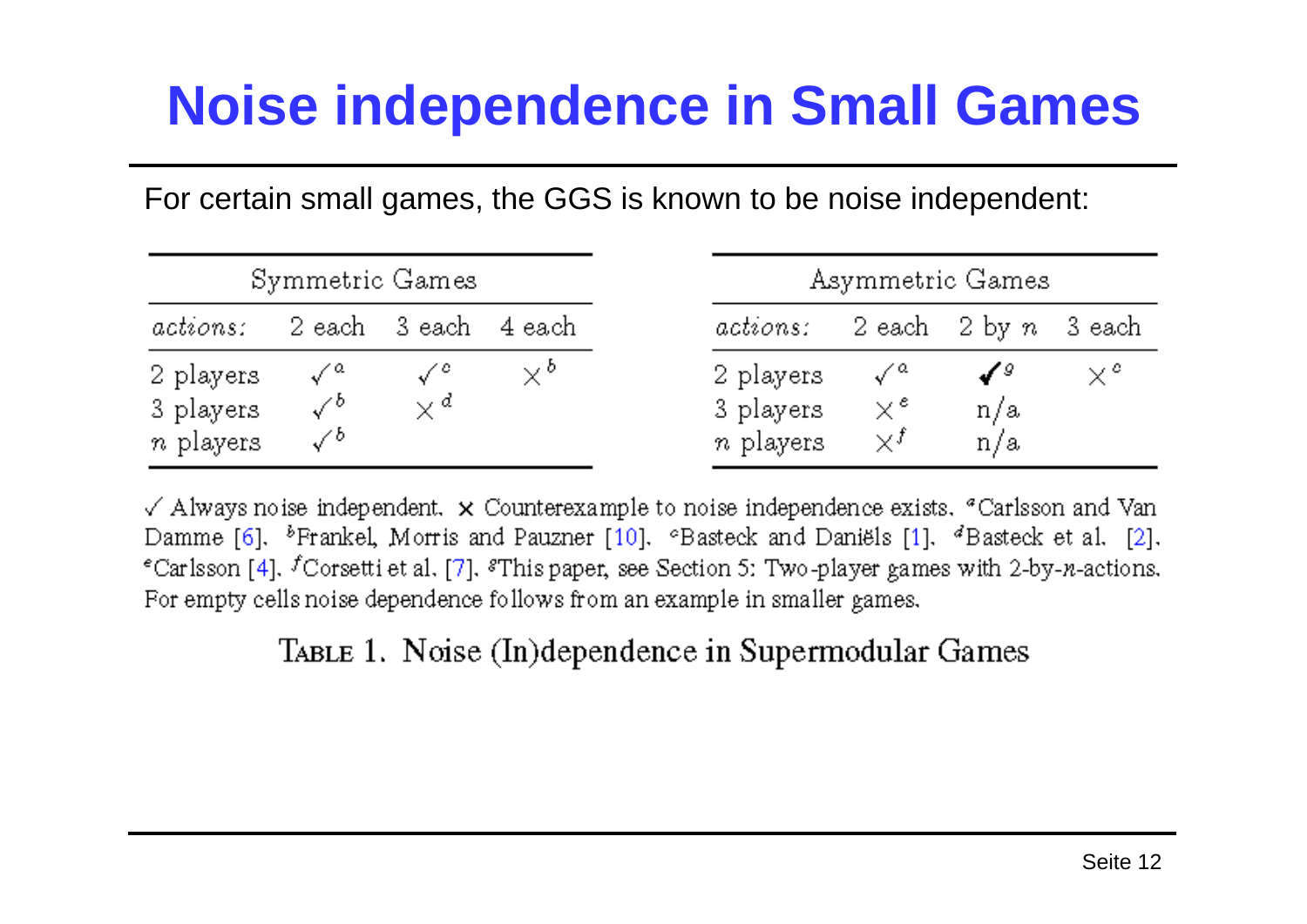## **Decomposition Result**

Definition: Consider a supermodular complete information game Γ with joint action set A. For action profiles  $a \leq a^*$ , we define

$$
[a, a'] = \{ \widetilde{a} \in A \mid a \le \widetilde{a} \le a' \}.
$$

The restricted game  $\Gamma[[a,a^\epsilon]$  is given by restricting the joint action set of  $\Gamma$ .

- **Lemma** (BDH, 2013): Consider a supermodular game Γ and a noise structure  $f$ . An action profile  $a^n$  is the unique GGS of  $\Gamma$ , if there is a  $\textsf{sequence} \;\; 0=a^0\leq a^1\leq...\leq a^n\leq...\leq a^m=m \;\; \textsf{ s.t.}$ 
	- (i)  $a^j$  is the unique GGS in  $\Gamma[[a^{j-l}, a^j]$  for all  $j \leq n,$  and
	- (ii)  $a^{j-l}$  is the unique GGS in  $\Gamma[[a^{j-l},a^j]$  for all  $j \geq n$ .

**Corollary:** If all the restricted games are noise independent, then Γ is also noise independent and  $a^n$  is the unique noise independent GGS of Γ.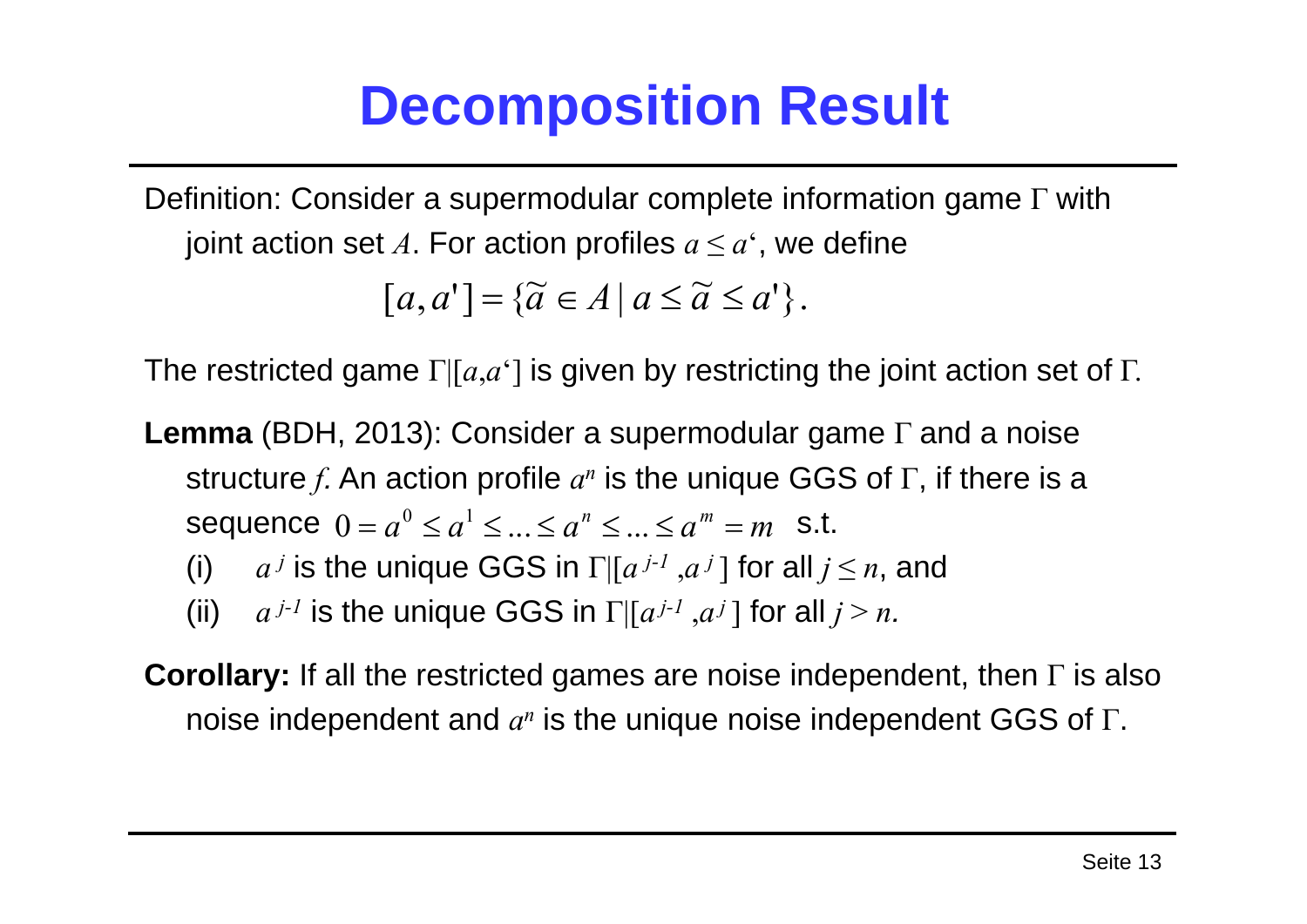## **Decomposition Result**

Procedure

- •Check supermodularity of the game.
- •• Decompose total game [0,*m*] into a sequence of smaller games:  $0=a^{\text{o}}\leq a^{\text{r}}\leq ... \leq a^{\text{r}}\leq ... \leq a^{\text{m}}=m$  $0$   $\angle$  1
- $\bullet$ Derive GGS of smaller games.
- $\bullet$  If all solutions point to the same strategy, this is a GGS of the large game.

$$
0 = a^0 \rightarrow a^1 \rightarrow a^2 \leftrightarrow a^3 \rightarrow a^4 \leftarrow a^5 = m
$$

 $\bullet$  If, in addition, all small games are noise independent, the large game is also noise independent.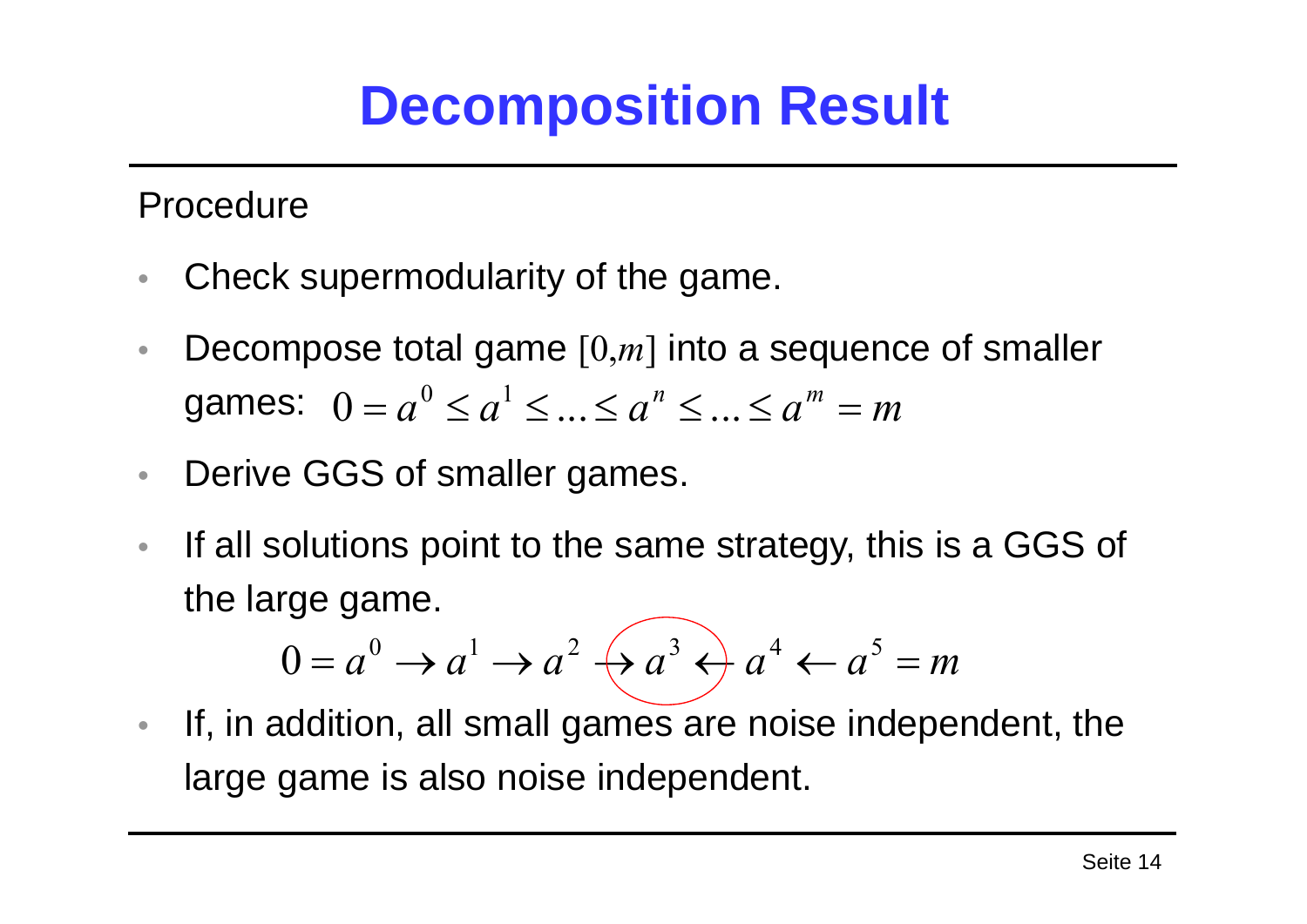Aquisition of a network good. Payoff depends on number of adopters.

| V(i, n)        | number of adopters n |                |                |                |       |                |                |       |                |      |      |                |  |  |
|----------------|----------------------|----------------|----------------|----------------|-------|----------------|----------------|-------|----------------|------|------|----------------|--|--|
| Player i       | $\mathbf{1}$         | $\overline{2}$ | $\overline{3}$ | $\overline{4}$ | 5     | 6              | $\overline{7}$ | 8     | 9              | 10   | 11   | 12             |  |  |
| $\overline{A}$ | $-4$                 | $-1$           | $\overline{2}$ | 5              | 8     | 11             | 14             | 17    | 20             | 23   | 26   | 29             |  |  |
| $\sf B$        | $-4$                 | $-1$           | $\overline{2}$ | 5              | 8     | 11             | 14             | 17    | 20             | 23   | 26   | 29             |  |  |
| $\mathsf C$    | $-4$                 | $-1$           | $\overline{2}$ | 5              | 8     | 11             | 14             | 17    | 20             | 23   | 26   | 29             |  |  |
| D              | $-13$                | $-10$          | $-7$           | $-4$           | $-1$  | $\overline{2}$ | 5              | 8     | 11             | 14   | 17   | 20             |  |  |
| $\mathsf E$    | $-13$                | $-10$          | $-7$           | $-4$           | $-1$  | $\overline{2}$ | 5              | 8     | 11             | 14   | 17   | 20             |  |  |
| F              | $-13$                | $-10$          | $-7$           | $-4$           | $-1$  | $\overline{2}$ | 5              | 8     | 11             | 14   | 17   | 20             |  |  |
| G              | $-25$                | $-22$          | $-19$          | $-13$          | $-10$ | $-7$           | $-4$           | $-1$  | $\overline{2}$ | 5    | 8    | 11             |  |  |
| H              | $-25$                | $-22$          | $-19$          | $-13$          | $-10$ | $-7$           | $-4$           | $-1$  | $\overline{2}$ | 5    | 8    | 11             |  |  |
|                | $-25$                | $-22$          | $-19$          | $-13$          | $-10$ | $-7$           | $-4$           | $-1$  | $\overline{2}$ | 5    | 8    | 11             |  |  |
| J              | $-34$                | $-31$          | $-28$          | $-25$          | $-22$ | $-19$          | $-13$          | $-10$ | $-7$           | $-4$ | $-1$ | $\overline{2}$ |  |  |
| К              | $-34$                | $-31$          | $-28$          | $-25$          | $-22$ | $-19$          | $-13$          | $-10$ | $-7$           | $-4$ | $-1$ | $\overline{2}$ |  |  |
| L              | $-34$                | $-31$          | $-28$          | $-25$          | $-22$ | $-19$          | $-13$          | $-10$ | $-7$           | $-4$ | $-1$ | $\overline{2}$ |  |  |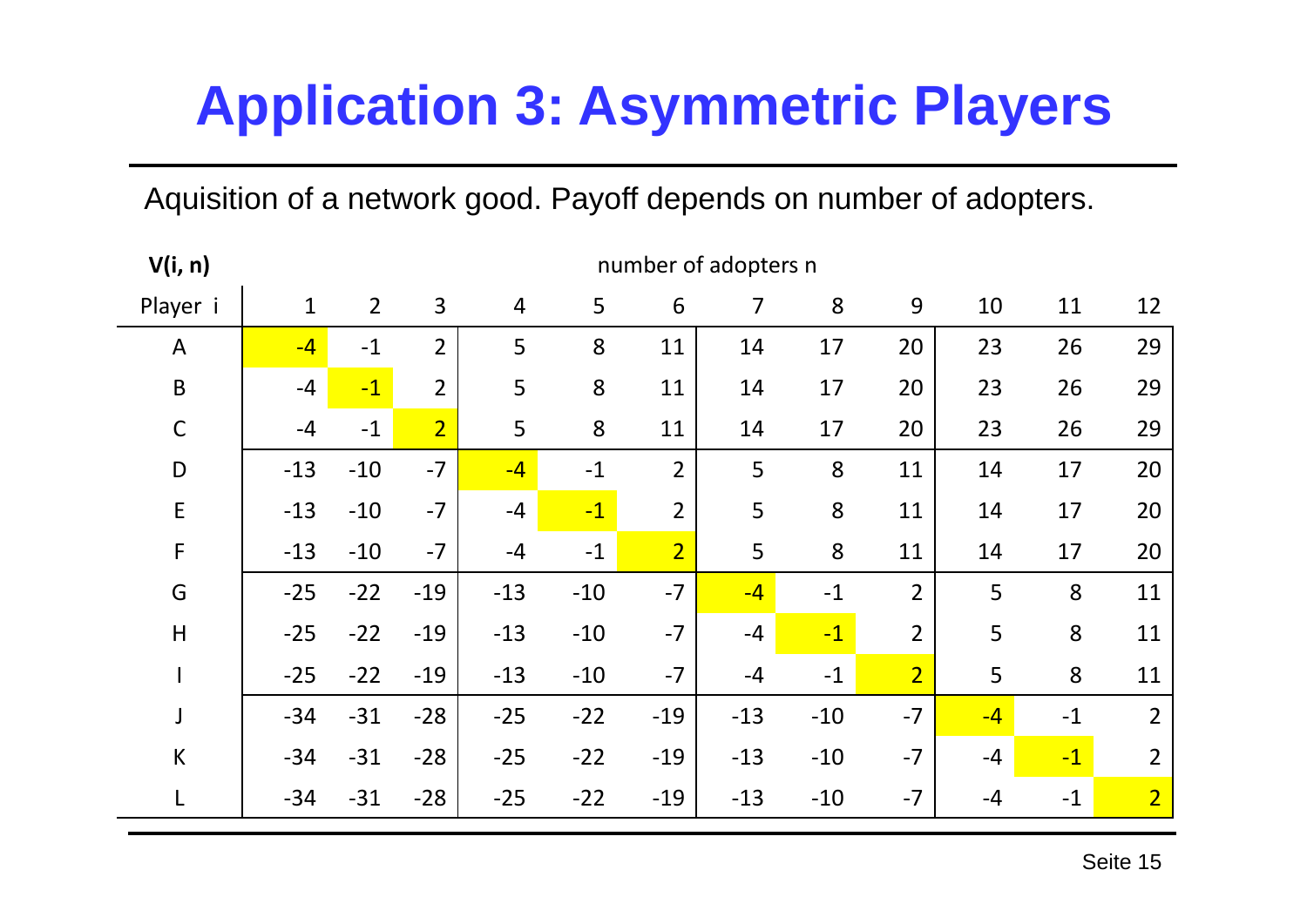Aquisition of a network good. There are *M* types of players with different payoff functions.

 $v_i(n)$  = agent *i*'s payoff from entry if *n* players enter in total.

Agents with the same payoff function belong to the same type.

Order the types s.t. "*i* belongs to a lower type than  $j$ " iff  $\vert v^{}_i(n)\geq v^{}_j(n)$ 

for all *n* with at least one strict inequality.

Strategy <u>combinations</u> are partially ordered:  $a \geq a^{\text{!`}}$  iff  $|a_{_i} \geq a{^\text{!`}}_{_i}$  for all *i*.

Define  $a^0$  as the strategy combination, where e.b. stays out,

- $a<sup>1</sup>$  as the strategy combination, where all players of type 1 enter, others stay out,
- $a^k$  as the strategy combination, where all players of types 1 to  $k$  enter and players of higher types stay out.  $\mathbf{a} = a^M = \mathbf{a}$ ll players enter.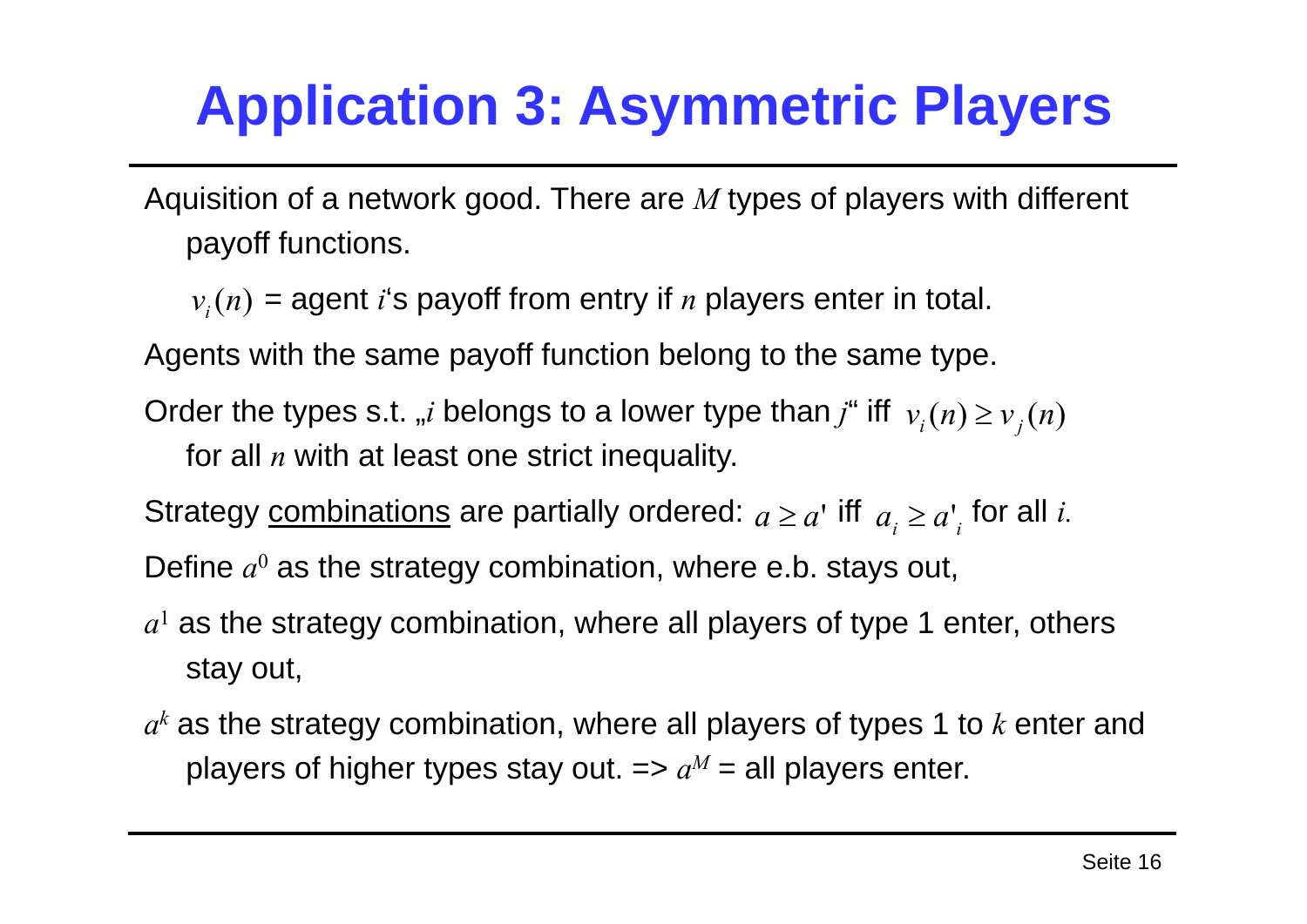Look at restricted games with all strategies in  $[a^{k\text{-}l},\,a^k]$  for  $k=1,\,\ldots,M.$ 

- In each of these games, only players of type *k* have to decide. It is described by payoffs on the block diagonal.
- It is a symmetric binary-action game between players of the same type.
- It is noise independent and the GGS is given by the best response of a type-*k* player to a uniform distribution on the number of entrants among the other players of his own type (with players of lower types entering, higher types staying out).

| V(i, n) |      | number of adopters n |                                      |
|---------|------|----------------------|--------------------------------------|
| Player  |      |                      | $\Rightarrow$ Expected payoff = -1   |
| А       | $-4$ |                      | $\Rightarrow$ $a^{k-l}$ is selected  |
| B       | -4   | -1                   |                                      |
|         | -4   |                      | $\Rightarrow$ GGS: no player enters. |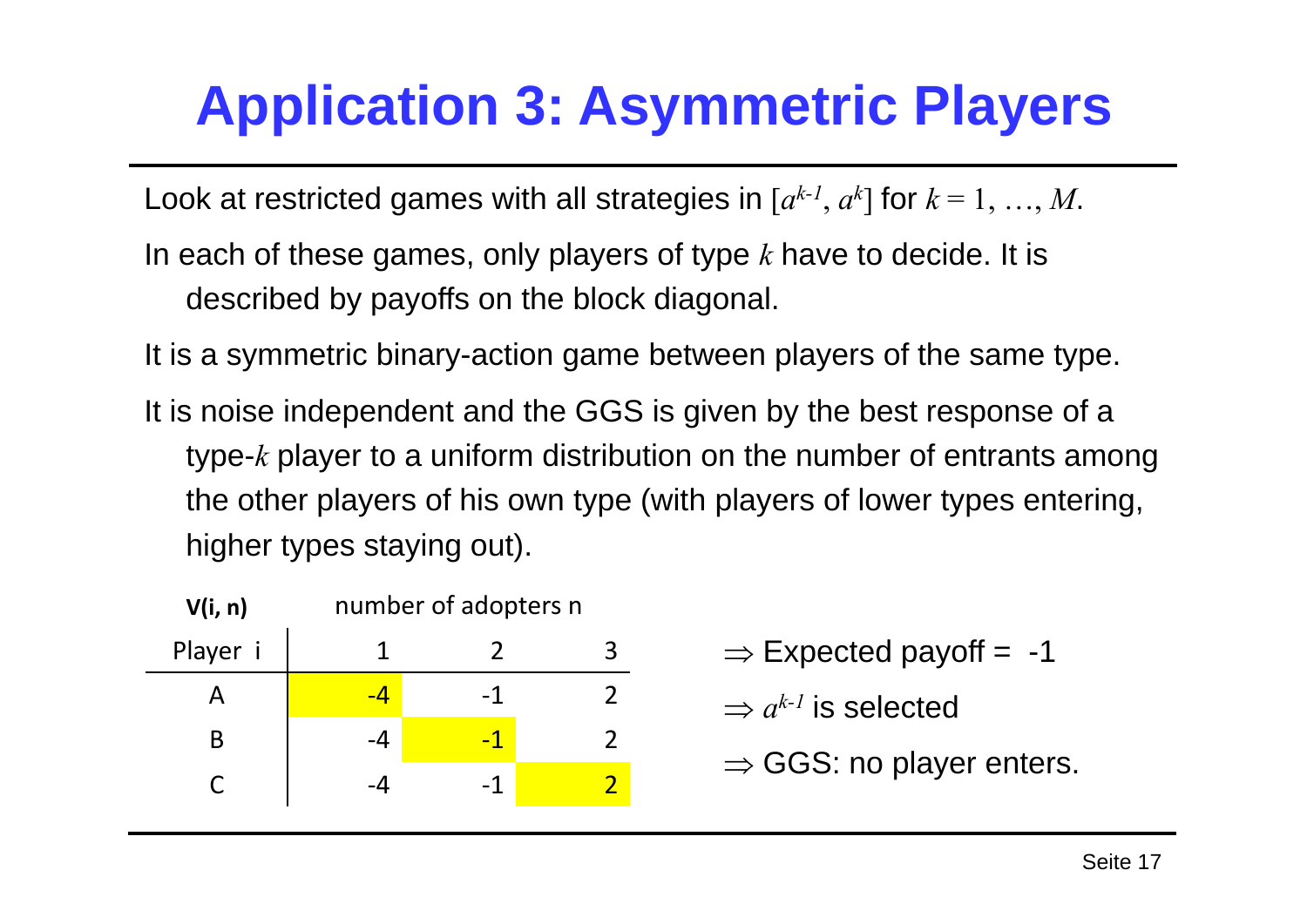Experiment: 4 sessions with 12 players each.

- Subjects were playing 20 different games in random order without feedback. Roles were randomly assigned to subjects for each game independently.
- In each game, subjects could choose between two options:

For option A, they received 34 ECU.

Payoffs for option B were presented by payoff tables.

First, subjects had to answer comprehensive questions to make sure that they understood how to read the payoff tables.

Alternative solutions:

Naive global game: best response to random number of entries

Levels of reasoning: Level 1: best response to each subject enetering with probability of 50%, Level  $k =$  best response to Level  $k - 1$ .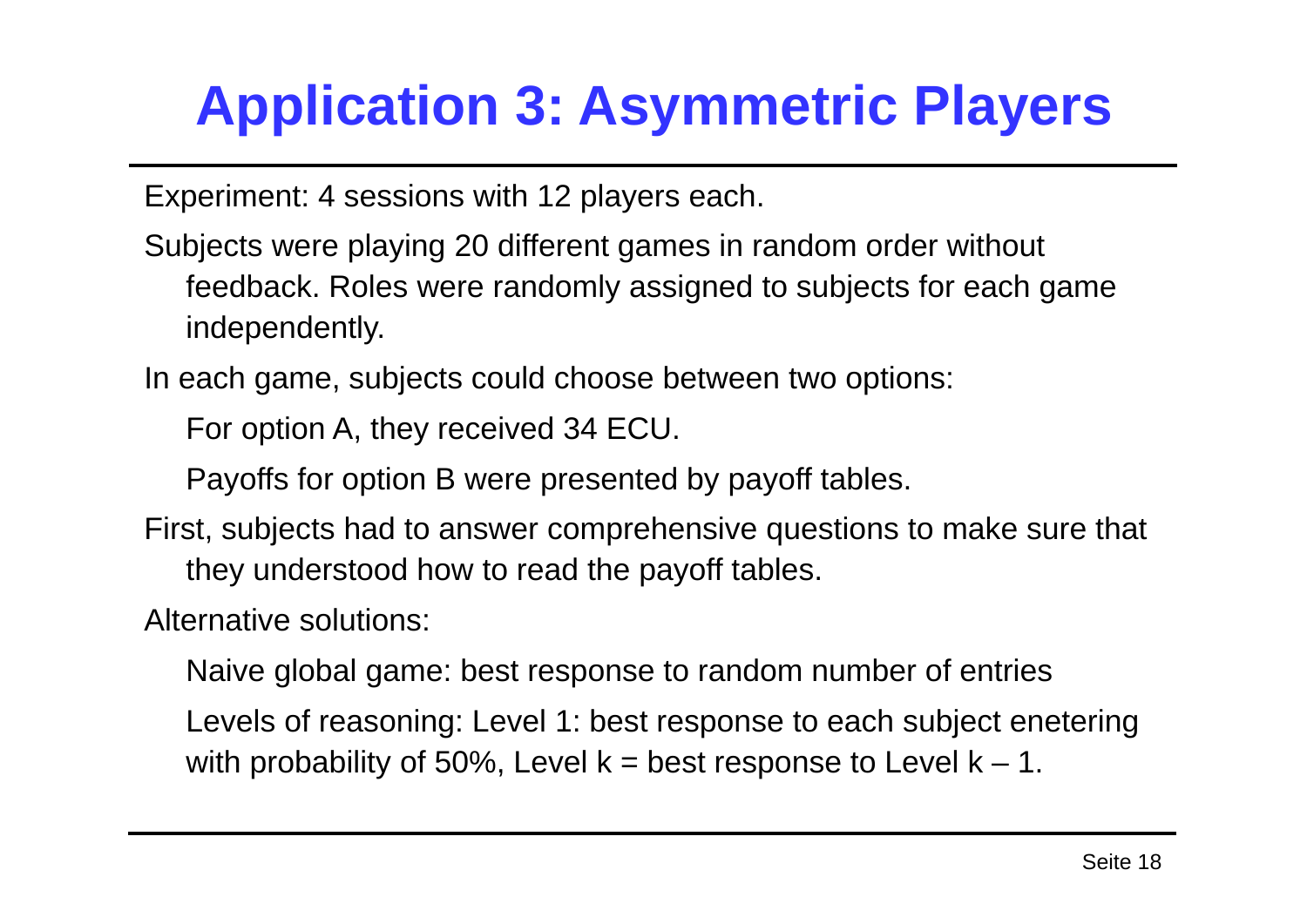Game 1 Naive GGS predicts entry of A-C, Level k: A-C

| V(i, n)     |              | number of adopters n |                  |                 |                  |                  |                 |             |             |                 |    |    | observed         |
|-------------|--------------|----------------------|------------------|-----------------|------------------|------------------|-----------------|-------------|-------------|-----------------|----|----|------------------|
| Player i    | $\mathbf{1}$ | $\overline{2}$       | 3                | $\overline{4}$  | 5                | 6                | $\overline{7}$  | 8           | $9\,$       | 10              | 11 | 12 | entries          |
| A           | 30           | 33                   | 36               | 36              | 36               | 36               | 36              | 36          | 36          | 36              | 36 | 36 |                  |
| $\sf B$     | 30           | 33                   | 36               | 36              | 36               | 36               | 36              | 36          | 36          | 36              | 36 | 36 | $9/12$           |
| $\mathsf C$ | 30           | 33                   | 36               | 36              | 36               | 36               | 36              | 36          | 36          | 36              | 36 | 36 |                  |
| D           | $\pmb{0}$    | $\pmb{0}$            | $\pmb{0}$        | 30 <sub>2</sub> | 33               | 36               | 36              | 36          | 36          | 36              | 36 | 36 |                  |
| E           | $\pmb{0}$    | $\pmb{0}$            | $\pmb{0}$        | 30              | 33               | 36               | 36              | 36          | 36          | 36              | 36 | 36 | 1/12             |
| $\mathsf F$ | $\pmb{0}$    | $\pmb{0}$            | $\pmb{0}$        | 30              | 33               | 36               | 36              | 36          | 36          | 36              | 36 | 36 |                  |
| G           | $\mathbf 0$  | $\pmb{0}$            | $\mathbf 0$      | $\mathbf 0$     | $\mathbf 0$      | $\mathbf 0$      | 30 <sub>o</sub> | 33          | 36          | 36              | 36 | 36 |                  |
| H           | $\pmb{0}$    | $\pmb{0}$            | $\boldsymbol{0}$ | $\pmb{0}$       | $\pmb{0}$        | $\mathbf 0$      | 30              | 33          | 36          | 36              | 36 | 36 | $\boldsymbol{0}$ |
|             | $\pmb{0}$    | $\pmb{0}$            | $\pmb{0}$        | $\mathbf 0$     | $\pmb{0}$        | $\mathbf 0$      | 30              | 33          | 36          | 36              | 36 | 36 |                  |
| J           | $\mathbf 0$  | $\mathbf 0$          | $\mathbf 0$      | $\mathbf 0$     | $\pmb{0}$        | $\mathbf 0$      | $\mathbf 0$     | $\mathbf 0$ | $\mathbf 0$ | 30 <sub>o</sub> | 33 | 36 |                  |
| К           | $\pmb{0}$    | $\pmb{0}$            | $\pmb{0}$        | $\pmb{0}$       | $\boldsymbol{0}$ | $\boldsymbol{0}$ | $\pmb{0}$       | $\pmb{0}$   | $\mathbf 0$ | 30              | 33 | 36 | $\boldsymbol{0}$ |
| L           | $\pmb{0}$    | $\pmb{0}$            | $\pmb{0}$        | $\pmb{0}$       | $\pmb{0}$        | $\mathbf 0$      | $\mathbf 0$     | $\pmb{0}$   | $\mathbf 0$ | 30              | 33 | 36 |                  |
|             |              |                      |                  |                 |                  |                  |                 |             |             |                 |    |    | 10/48            |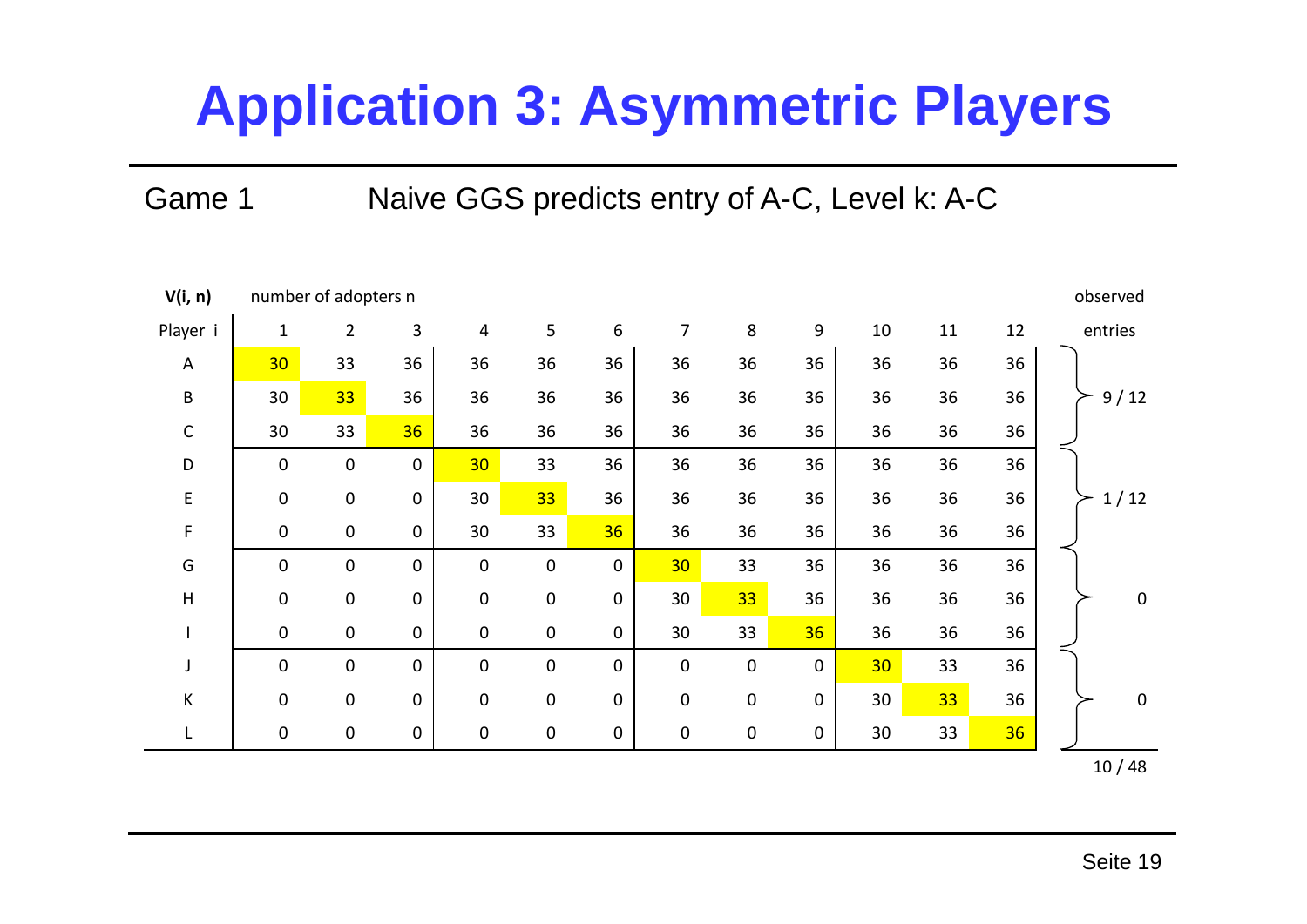Game 2 (higher payoffs above diagonal compared to Game 1) Naive GGS predicts entry of A-C, Level k: A-F

| V(i, n)       |              | number of adopters n |             |                  |                  |             |                  |           |                  |    |    |    | observed    |
|---------------|--------------|----------------------|-------------|------------------|------------------|-------------|------------------|-----------|------------------|----|----|----|-------------|
| Player i      | $\mathbf{1}$ | $\overline{2}$       | 3           | $\overline{4}$   | 5                | 6           | 7                | 8         | $\boldsymbol{9}$ | 10 | 11 | 12 | entries     |
| A             | 30           | 33                   | 36          | 39               | 42               | 45          | 48               | 51        | 54               | 57 | 60 | 63 |             |
| B             | 30           | 33 <sup>°</sup>      | 36          | 39               | 42               | 45          | 48               | 51        | 54               | 57 | 60 | 63 | 12/12       |
| $\mathsf C$   | 30           | 33                   | 36          | 39               | 42               | 45          | 48               | 51        | 54               | 57 | 60 | 63 |             |
| $\mathsf D$   | $\mathbf 0$  | $\bf{0}$             | $\mathbf 0$ | 30 <sub>o</sub>  | 33               | 36          | 39               | 42        | 45               | 48 | 51 | 54 |             |
| E             | $\pmb{0}$    | $\boldsymbol{0}$     | $\mathbf 0$ | 30               | 33               | 36          | 39               | 42        | 45               | 48 | 51 | 54 | 4/12        |
| F.            | $\mathbf 0$  | $\pmb{0}$            | $\mathbf 0$ | 30               | 33               | 36          | 39               | 42        | 45               | 48 | 51 | 54 |             |
| ${\mathsf G}$ | $\mathbf 0$  | $\boldsymbol{0}$     | $\mathbf 0$ | $\mathbf 0$      | $\boldsymbol{0}$ | $\mathbf 0$ | 30 <sub>2</sub>  | 33        | 36               | 39 | 42 | 45 |             |
| H             | $\mathbf 0$  | $\boldsymbol{0}$     | $\mathbf 0$ | $\mathbf 0$      | $\pmb{0}$        | $\pmb{0}$   | 30               | 33        | 36               | 39 | 42 | 45 | 1/12        |
|               | $\mathbf 0$  | $\mathbf 0$          | $\mathbf 0$ | $\boldsymbol{0}$ | $\pmb{0}$        | $\pmb{0}$   | 30               | 33        | 36               | 39 | 42 | 45 |             |
| J             | $\mathbf 0$  | $\boldsymbol{0}$     | $\mathbf 0$ | $\mathbf 0$      | $\pmb{0}$        | $\pmb{0}$   | $\boldsymbol{0}$ | $\pmb{0}$ | $\mathbf 0$      | 30 | 33 | 36 |             |
| K             | $\mathbf 0$  | $\boldsymbol{0}$     | $\mathbf 0$ | $\mathbf 0$      | $\pmb{0}$        | $\pmb{0}$   | $\mathbf 0$      | $\pmb{0}$ | 0                | 30 | 33 | 36 | $\mathbf 0$ |
| L             | $\mathbf 0$  | $\boldsymbol{0}$     | $\mathbf 0$ | $\boldsymbol{0}$ | $\pmb{0}$        | $\pmb{0}$   | $\mathbf 0$      | $\pmb{0}$ | $\mathbf 0$      | 30 | 33 | 36 |             |
|               |              |                      |             |                  |                  |             |                  |           |                  |    |    |    | 47140       |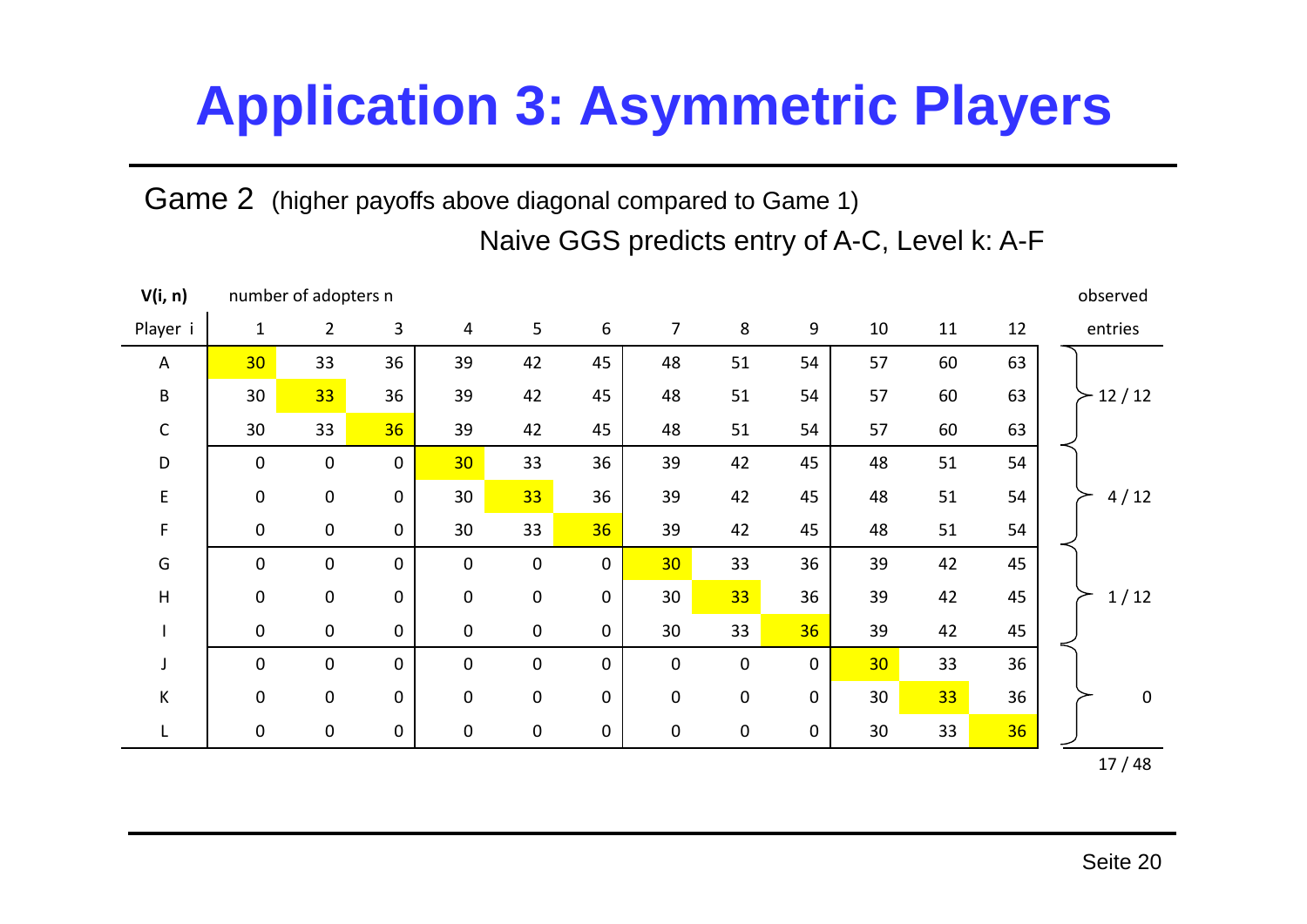Game 3 (higher payoffs below the diagonal compared to Game 1) Naive GGS predicts entry of A-C, Level k: A-F

| V(i, n)     |              | number of adopters n |    |                 |    |    |                |    |       |    |                 |    | observed    |
|-------------|--------------|----------------------|----|-----------------|----|----|----------------|----|-------|----|-----------------|----|-------------|
| Player i    | $\mathbf{1}$ | $\overline{2}$       | 3  | 4               | 5  | 6  | $\overline{7}$ | 8  | $9\,$ | 10 | 11              | 12 | entries     |
| A           | 30           | 33                   | 36 | 36              | 36 | 36 | 36             | 36 | 36    | 36 | 36              | 36 |             |
| B           | 30           | 33                   | 36 | 36              | 36 | 36 | 36             | 36 | 36    | 36 | 36              | 36 | 10/12       |
| $\mathsf C$ | 30           | 33                   | 36 | 36              | 36 | 36 | 36             | 36 | 36    | 36 | 36              | 36 |             |
| D           | 21           | 24                   | 27 | 30 <sub>2</sub> | 33 | 36 | 36             | 36 | 36    | 36 | 36              | 36 |             |
| E           | 21           | 24                   | 27 | 30              | 33 | 36 | 36             | 36 | 36    | 36 | 36              | 36 | $5/12$      |
| F.          | 21           | 24                   | 27 | 30              | 33 | 36 | 36             | 36 | 36    | 36 | 36              | 36 |             |
| G           | 9            | 12                   | 15 | 21              | 24 | 27 | 30             | 33 | 36    | 36 | 36              | 36 |             |
| H           | 9            | 12                   | 15 | 21              | 24 | 27 | 30             | 33 | 36    | 36 | 36              | 36 | $\mathbf 0$ |
|             | 9            | 12                   | 15 | 21              | 24 | 27 | 30             | 33 | 36    | 36 | 36              | 36 |             |
|             | $\mathbf 0$  | 3                    | 6  | 9               | 12 | 15 | 21             | 24 | 27    | 30 | 33              | 36 |             |
| K           | $\pmb{0}$    | 3                    | 6  | 9               | 12 | 15 | 21             | 24 | 27    | 30 | 33 <sup>°</sup> | 36 | $\mathbf 0$ |
| L           | $\mathbf 0$  | 3                    | 6  | 9               | 12 | 15 | 21             | 24 | 27    | 30 | 33              | 36 |             |
|             |              |                      |    |                 |    |    |                |    |       |    |                 |    | 15/48       |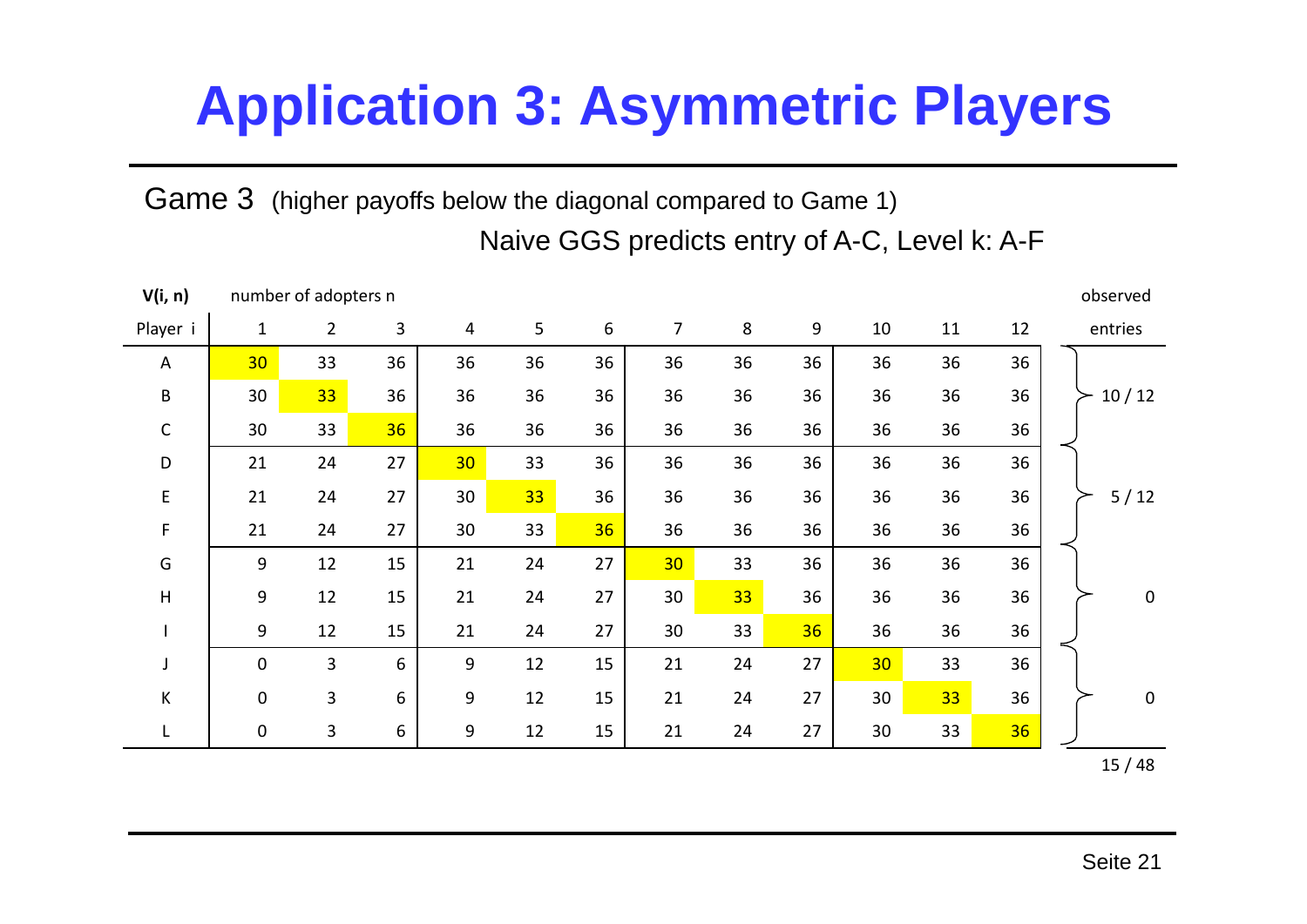Game 4 (higher payoffs above and below the diagonal cf. Game 1) Naive GGS predicts entry of A-F, Level k: A-F

| V(i, n)     |                 | number of adopters n |                |                 |    |    |                |    |    |                 |    |    | observed |
|-------------|-----------------|----------------------|----------------|-----------------|----|----|----------------|----|----|-----------------|----|----|----------|
| Player i    | $\mathbf{1}$    | $\overline{2}$       | $\overline{3}$ | 4               | 5  | 6  | $\overline{7}$ | 8  | 9  | 10              | 11 | 12 | entries  |
| A           | 30 <sub>2</sub> | 33                   | 36             | 39              | 42 | 45 | 48             | 51 | 54 | 57              | 60 | 63 |          |
| B           | 30              | 33                   | 36             | 39              | 42 | 45 | 48             | 51 | 54 | 57              | 60 | 63 | 11/12    |
| $\mathsf C$ | 30              | 33                   | 36             | 39              | 42 | 45 | 48             | 51 | 54 | 57              | 60 | 63 |          |
| D           | 21              | 24                   | 27             | 30 <sub>2</sub> | 33 | 36 | 39             | 42 | 45 | 48              | 51 | 54 |          |
| E           | 21              | 24                   | 27             | 30              | 33 | 36 | 39             | 42 | 45 | 48              | 51 | 54 | $7/12$   |
| F           | 21              | 24                   | 27             | 30              | 33 | 36 | 39             | 42 | 45 | 48              | 51 | 54 |          |
| G           | 9               | 12                   | 15             | 21              | 24 | 27 | 30             | 33 | 36 | 39              | 42 | 45 |          |
| H           | 9               | 12                   | 15             | 21              | 24 | 27 | 30             | 33 | 36 | 39              | 42 | 45 | $2/12$   |
|             | 9               | 12                   | 15             | 21              | 24 | 27 | 30             | 33 | 36 | 39              | 42 | 45 |          |
| J           | $\mathbf 0$     | $\overline{3}$       | 6              | 9               | 12 | 15 | 21             | 24 | 27 | 30 <sub>o</sub> | 33 | 36 |          |
| K           | 0               | $\overline{3}$       | 6              | 9               | 12 | 15 | 21             | 24 | 27 | 30              | 33 | 36 | 1/12     |
| L.          | $\mathbf 0$     | 3                    | 6              | 9               | 12 | 15 | 21             | 24 | 27 | 30              | 33 | 36 |          |
|             |                 |                      |                |                 |    |    |                |    |    |                 |    |    | 21/48    |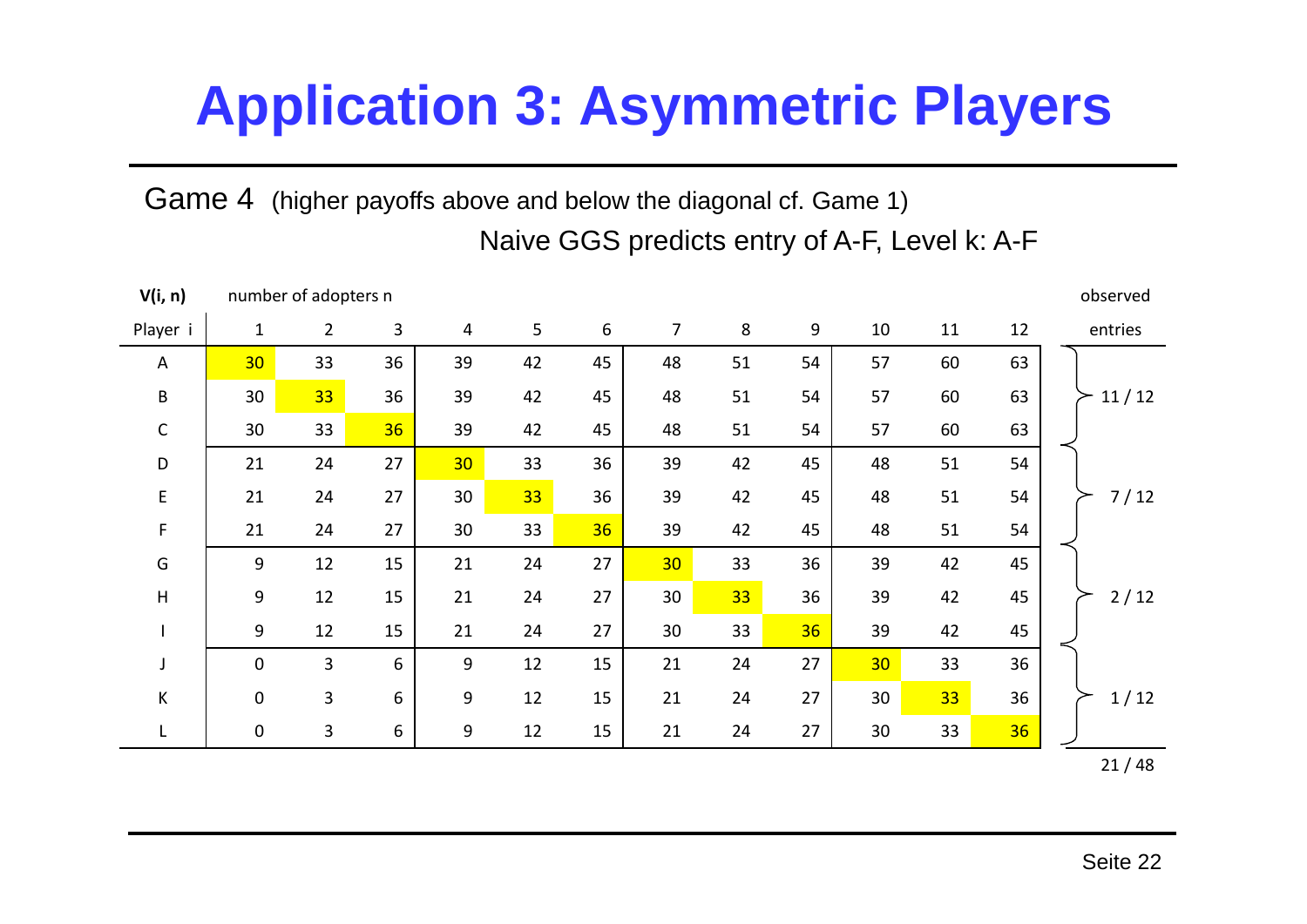Game 5 (Payoffs from Game 1 plus 3 ECU in all cells => GGS: entry) Naive GGS predicts entry of A-C, Level k: A-F

| V(i, n)     |                | number of adopters n |                |                |                |                |    |                |       |    |    |    | observed |
|-------------|----------------|----------------------|----------------|----------------|----------------|----------------|----|----------------|-------|----|----|----|----------|
| Player i    | $\mathbf{1}$   | $\overline{2}$       | 3              | $\overline{4}$ | 5              | 6              | 7  | 8              | $9\,$ | 10 | 11 | 12 | entries  |
| A           | 33             | 36                   | 39             | 39             | 39             | 39             | 39 | 39             | 39    | 39 | 39 | 39 |          |
| B           | 33             | 36                   | 39             | 39             | 39             | 39             | 39 | 39             | 39    | 39 | 39 | 39 | 12/12    |
| $\mathsf C$ | 33             | 36                   | 39             | 39             | 39             | 39             | 39 | 39             | 39    | 39 | 39 | 39 |          |
| D           | 3              | 3                    | 3              | 33             | 36             | 39             | 39 | 39             | 39    | 39 | 39 | 39 |          |
| E           | 3              | $\overline{3}$       | $\overline{3}$ | 33             | 36             | 39             | 39 | 39             | 39    | 39 | 39 | 39 | 9/12     |
| F.          | 3              | $\overline{3}$       | 3              | 33             | 36             | 39             | 39 | 39             | 39    | 39 | 39 | 39 |          |
| G           | 3              | 3                    | 3              | 3              | 3              | 3              | 33 | 36             | 39    | 39 | 39 | 39 |          |
| H           | 3              | 3                    | 3              | $\overline{3}$ | 3              | $\overline{3}$ | 33 | 36             | 39    | 39 | 39 | 39 | 2/12     |
|             | $\overline{3}$ | $\overline{3}$       | 3              | $\overline{3}$ | 3              | 3              | 33 | 36             | 39    | 39 | 39 | 39 |          |
|             | 3              | 3                    | 3              | 3              | 3              | 3              | 3  | 3              | 3     | 33 | 36 | 39 |          |
| К           | 3              | 3                    | 3              | 3              | 3              | 3              | 3  | $\overline{3}$ | 3     | 33 | 36 | 39 | $3/12$   |
|             | 3              | $\overline{3}$       | 3              | 3              | $\overline{3}$ | 3              | 3  | 3              | 3     | 33 | 36 | 39 |          |
|             |                |                      |                |                |                |                |    |                |       |    |    |    |          |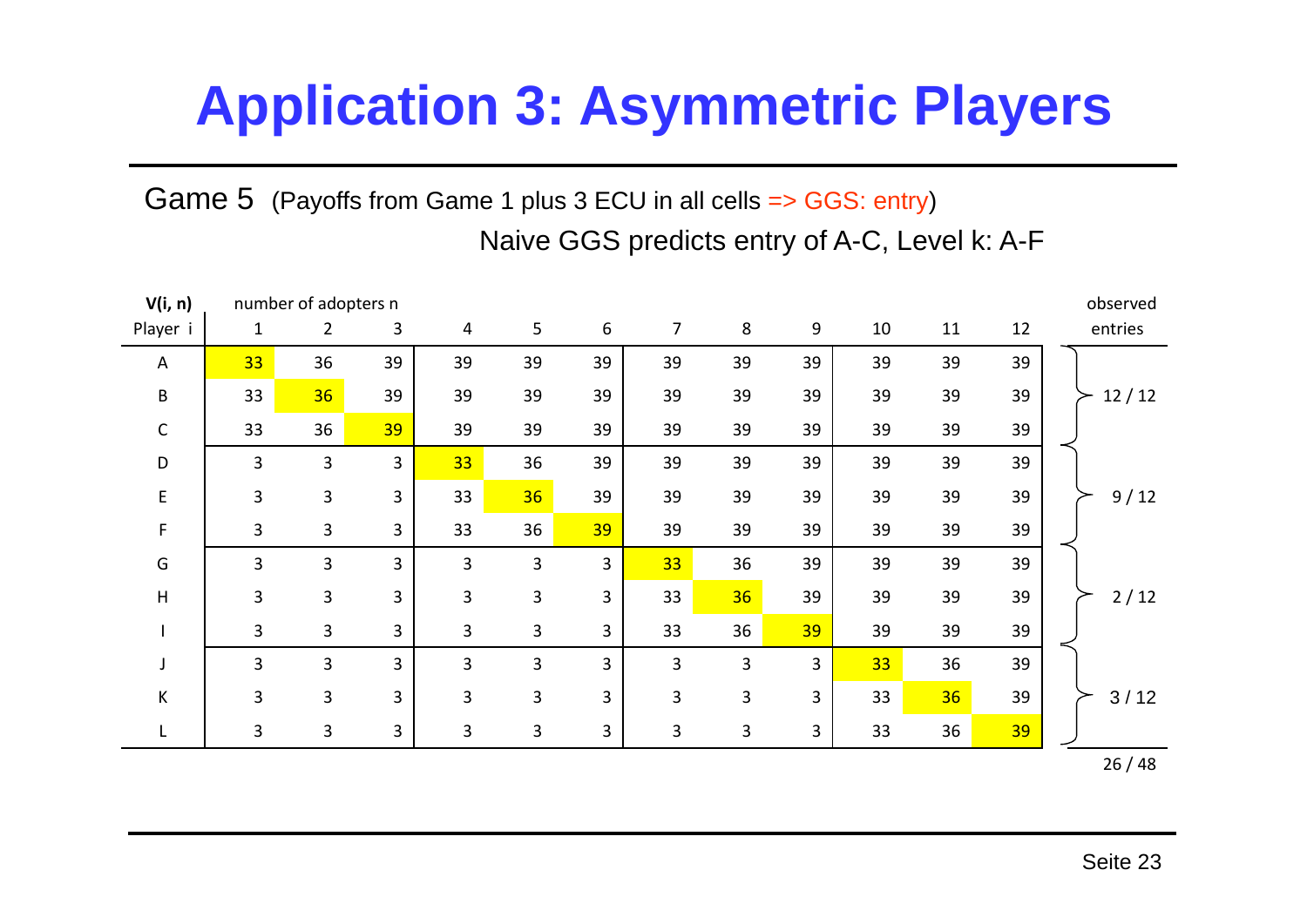Game 6 (Payoffs from Game 2 plus 3 ECU in all cells => GGS: entry) Naive GGS predicts entry of A-F, Level k: A-F

| V(i, n)      |                 | number of adopters n |                |                |                |                  |                |              |    |    |    |    | observed |
|--------------|-----------------|----------------------|----------------|----------------|----------------|------------------|----------------|--------------|----|----|----|----|----------|
| Player i     | $\mathbf{1}$    | $\overline{2}$       | 3              | 4              | 5              | $\boldsymbol{6}$ | $\overline{7}$ | $\,8\,$      | 9  | 10 | 11 | 12 | entries  |
| A            | 33 <sup>°</sup> | 36                   | 39             | 42             | 45             | 48               | 51             | 54           | 57 | 60 | 63 | 66 |          |
| $\sf B$      | 33              | 36                   | 39             | 42             | 45             | 48               | 51             | 54           | 57 | 60 | 63 | 66 | 12/12    |
| $\mathsf{C}$ | 33              | 36                   | 39             | 42             | 45             | 48               | 51             | 54           | 57 | 60 | 63 | 66 |          |
| D            | 3               | 3                    | $\overline{3}$ | 33             | 36             | 39               | 42             | 45           | 48 | 51 | 54 | 57 |          |
| E            | 3               | $\overline{3}$       | 3              | 33             | 36             | 39               | 42             | 45           | 48 | 51 | 54 | 57 | $7/12$   |
| F            | 3               | $\overline{3}$       | 3              | 33             | 36             | 39               | 42             | 45           | 48 | 51 | 54 | 57 |          |
| G            | 3               | 3                    | $\overline{3}$ | 3              | $\overline{3}$ | 3                | 33             | 36           | 39 | 42 | 45 | 48 |          |
| H            | 3               | $\overline{3}$       | $\overline{3}$ | 3              | 3              | $\overline{3}$   | 33             | 36           | 39 | 42 | 45 | 48 | 1/12     |
|              | 3               | $\overline{3}$       | $\overline{3}$ | $\overline{3}$ | 3              | $\mathbf{3}$     | 33             | 36           | 39 | 42 | 45 | 48 |          |
| J            | $\overline{3}$  | $\overline{3}$       | $\overline{3}$ | $\overline{3}$ | 3              | 3                | 3              | 3            | 3  | 33 | 36 | 39 |          |
| K            | 3               | $\overline{3}$       | 3              | 3              | 3              | 3                | 3              | 3            | 3  | 33 | 36 | 39 | 2/12     |
| L            | 3               | $\overline{3}$       | $\mathbf{3}$   | $\overline{3}$ | 3              | $\overline{3}$   | 3              | $\mathbf{3}$ | 3  | 33 | 36 | 39 |          |
|              |                 |                      |                |                |                |                  |                |              |    |    |    |    | 22/48    |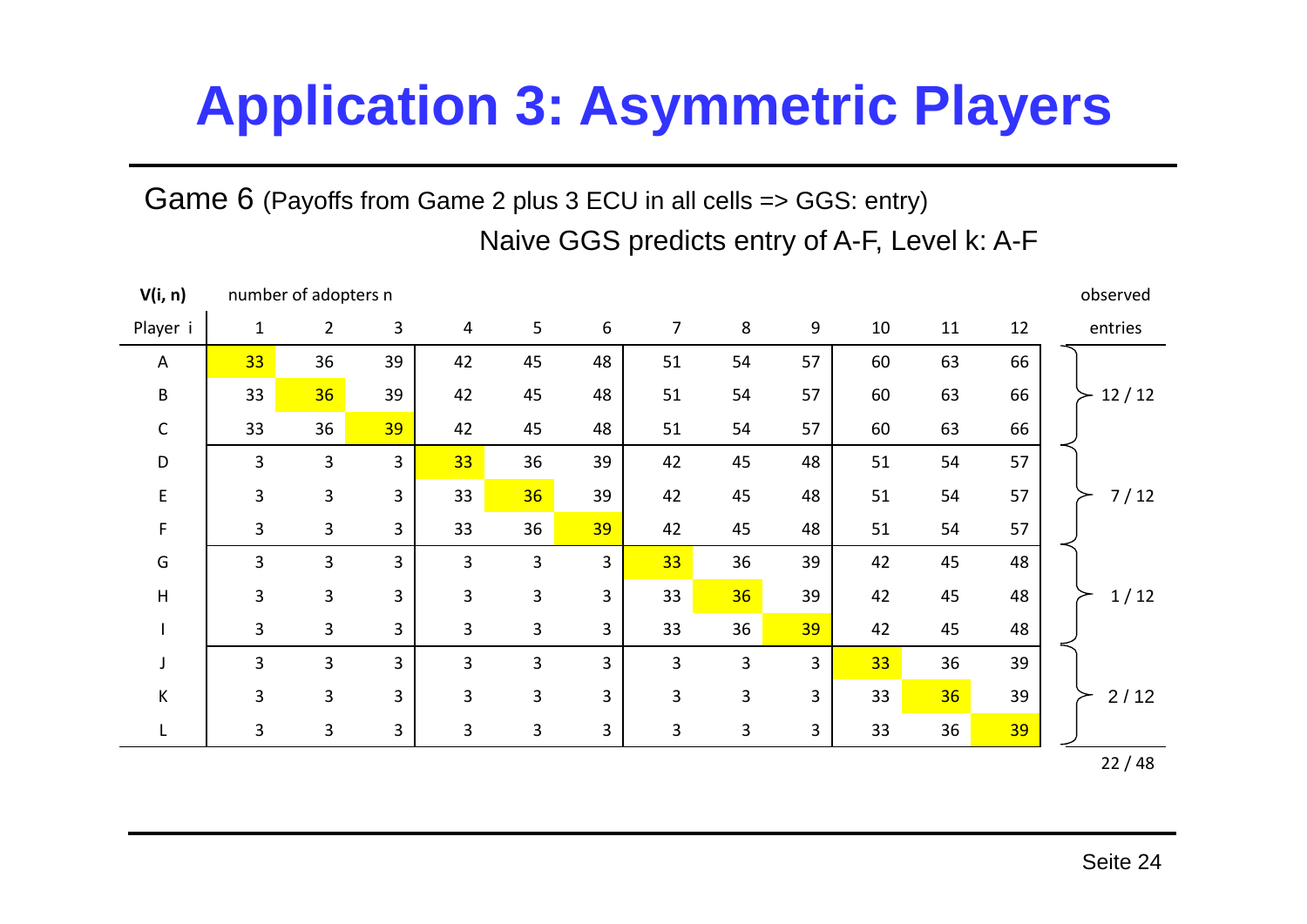Game 7 (Payoffs from Game 3 plus 3 ECU in all cells => GGS: entry) Naive GGS predicts entry of A-F, Level k: A-F

| V(i, n)     |                | number of adopters n |    |    |    |    |    |         |    |    |    |    | observed |
|-------------|----------------|----------------------|----|----|----|----|----|---------|----|----|----|----|----------|
| Player i    | $\mathbf{1}$   | $\overline{2}$       | 3  | 4  | 5  | 6  | 7  | $\,8\,$ | 9  | 10 | 11 | 12 | entries  |
| A           | 33             | 36                   | 39 | 39 | 39 | 39 | 39 | 39      | 39 | 39 | 39 | 39 |          |
| B           | 33             | 36                   | 39 | 39 | 39 | 39 | 39 | 39      | 39 | 39 | 39 | 39 | 12/12    |
| $\mathsf C$ | 33             | 36                   | 39 | 39 | 39 | 39 | 39 | 39      | 39 | 39 | 39 | 39 |          |
| $\mathsf D$ | 24             | 27                   | 30 | 33 | 36 | 39 | 39 | 39      | 39 | 39 | 39 | 39 |          |
| E           | 24             | 27                   | 30 | 33 | 36 | 39 | 39 | 39      | 39 | 39 | 39 | 39 | 10/12    |
| F           | 24             | 27                   | 30 | 33 | 36 | 39 | 39 | 39      | 39 | 39 | 39 | 39 |          |
| G           | 12             | 15                   | 18 | 24 | 27 | 30 | 33 | 36      | 39 | 39 | 39 | 39 |          |
| H           | 12             | 15                   | 18 | 24 | 27 | 30 | 33 | 36      | 39 | 39 | 39 | 39 | $5/12$   |
|             | 12             | 15                   | 18 | 24 | 27 | 30 | 33 | 36      | 39 | 39 | 39 | 39 |          |
| J           | $\overline{3}$ | $6\,$                | 9  | 12 | 15 | 18 | 24 | 27      | 30 | 33 | 36 | 39 |          |
| K           | 3              | $\boldsymbol{6}$     | 9  | 12 | 15 | 18 | 24 | 27      | 30 | 33 | 36 | 39 | 2/12     |
| L           | $\overline{3}$ | 6                    | 9  | 12 | 15 | 18 | 24 | 27      | 30 | 33 | 36 | 39 |          |
|             |                |                      |    |    |    |    |    |         |    |    |    |    | 29/48    |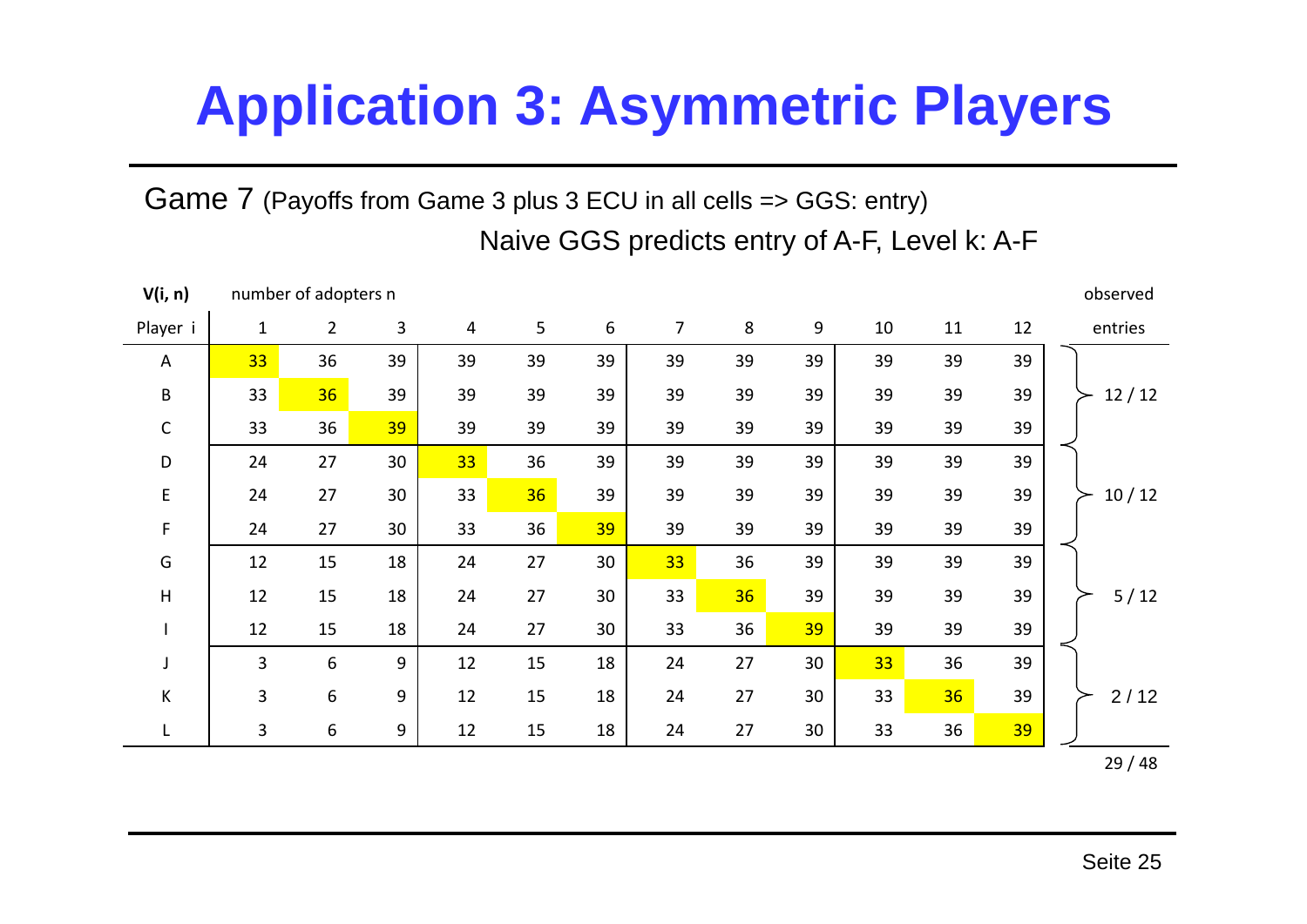Game 8 (Payoffs from Game 4 plus 3 ECU in all cells => GGS: entry) Naive GGS predicts entry of A-F, Level k: A-F

| V(i, n)     | number of adopters n |                |    |                 |                |    |                |    |    |    | observed |    |         |
|-------------|----------------------|----------------|----|-----------------|----------------|----|----------------|----|----|----|----------|----|---------|
| Player i    | $\mathbf{1}$         | $\overline{2}$ | 3  | 4               | $5\phantom{.}$ | 6  | $\overline{7}$ | 8  | 9  | 10 | 11       | 12 | entries |
| A           | 33                   | 36             | 39 | 42              | 45             | 48 | 51             | 54 | 57 | 60 | 63       | 66 |         |
| B           | 33                   | 36             | 39 | 42              | 45             | 48 | 51             | 54 | 57 | 60 | 63       | 66 | 11/12   |
| $\mathsf C$ | 33                   | 36             | 39 | 42              | 45             | 48 | 51             | 54 | 57 | 60 | 63       | 66 |         |
| D           | 24                   | 27             | 30 | 33 <sup>°</sup> | 36             | 39 | 42             | 45 | 48 | 51 | 54       | 57 |         |
| E           | 24                   | 27             | 30 | 33              | 36             | 39 | 42             | 45 | 48 | 51 | 54       | 57 | 11/12   |
| F           | 24                   | 27             | 30 | 33              | 36             | 39 | 42             | 45 | 48 | 51 | 54       | 57 |         |
| G           | 12                   | 15             | 18 | 24              | 27             | 30 | 33             | 36 | 39 | 42 | 45       | 48 |         |
| H           | 12                   | 15             | 18 | 24              | 27             | 30 | 33             | 36 | 39 | 42 | 45       | 48 | $6/12$  |
|             | 12                   | 15             | 18 | 24              | 27             | 30 | 33             | 36 | 39 | 42 | 45       | 48 |         |
| J           | $\overline{3}$       | 6              | 9  | 12              | 15             | 18 | 24             | 27 | 30 | 33 | 36       | 39 |         |
| К           | 3                    | 6              | 9  | 12              | 15             | 18 | 24             | 27 | 30 | 33 | 36       | 39 | 1/12    |
| L.          | 3                    | 6              | 9  | 12              | 15             | 18 | 24             | 27 | 30 | 33 | 36       | 39 |         |
|             |                      |                |    |                 |                |    |                |    |    |    |          |    | 29/48   |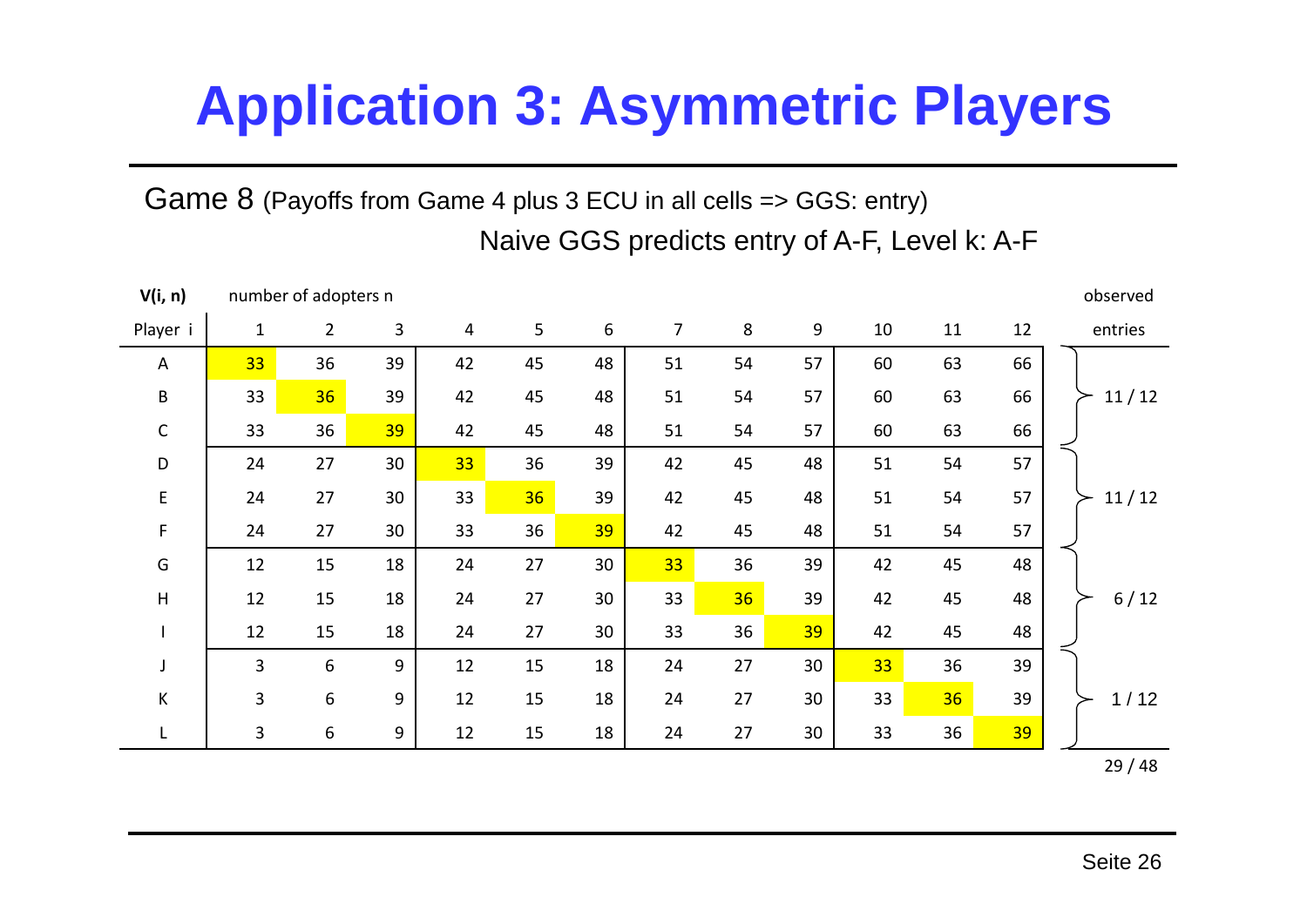Game 15 (Payoffs are the same for all players, GGS: entry) Naive GGS predicts no entry, Level k: no entry

| V(i, n)     | number of adopters n |                 |              |                 |    |    |                |         |                  |    | observed |    |         |
|-------------|----------------------|-----------------|--------------|-----------------|----|----|----------------|---------|------------------|----|----------|----|---------|
| Player i    | $\mathbf{1}$         | $2^{\circ}$     | $\mathbf{3}$ | $\overline{4}$  | 5  | 6  | $\overline{7}$ | $\,8\,$ | $\boldsymbol{9}$ | 10 | 11       | 12 | entries |
| A           | $\overline{8}$       | 12              | 16           | 20              | 24 | 28 | 32             | 36      | 40               | 44 | 48       | 52 |         |
| B           | 8                    | 12 <sub>2</sub> | 16           | 20              | 24 | 28 | 32             | 36      | 40               | 44 | 48       | 52 |         |
| $\mathsf C$ | 8                    | 12              | 16           | 20              | 24 | 28 | 32             | 36      | 40               | 44 | 48       | 52 |         |
| D           | 8                    | 12              | 16           | 20 <sub>2</sub> | 24 | 28 | 32             | 36      | 40               | 44 | 48       | 52 |         |
| E           | 8                    | 12              | 16           | 20              | 24 | 28 | 32             | 36      | 40               | 44 | 48       | 52 |         |
| F           | 8                    | 12              | 16           | 20              | 24 | 28 | 32             | 36      | 40               | 44 | 48       | 52 |         |
| G           | 8                    | 12              | 16           | 20              | 24 | 28 | 32             | 36      | 40               | 44 | 48       | 52 |         |
| H           | 8                    | 12              | 16           | 20              | 24 | 28 | 32             | 36      | 40               | 44 | 48       | 52 |         |
|             | 8                    | 12              | 16           | 20              | 24 | 28 | 32             | 36      | 40               | 44 | 48       | 52 |         |
| J           | 8                    | 12              | 16           | 20              | 24 | 28 | 32             | 36      | 40               | 44 | 48       | 52 |         |
| К           | 8                    | 12              | 16           | 20              | 24 | 28 | 32             | 36      | 40               | 44 | 48       | 52 |         |
| L           | 8                    | 12              | 16           | 20              | 24 | 28 | 32             | 36      | 40               | 44 | 48       | 52 |         |

27 / 48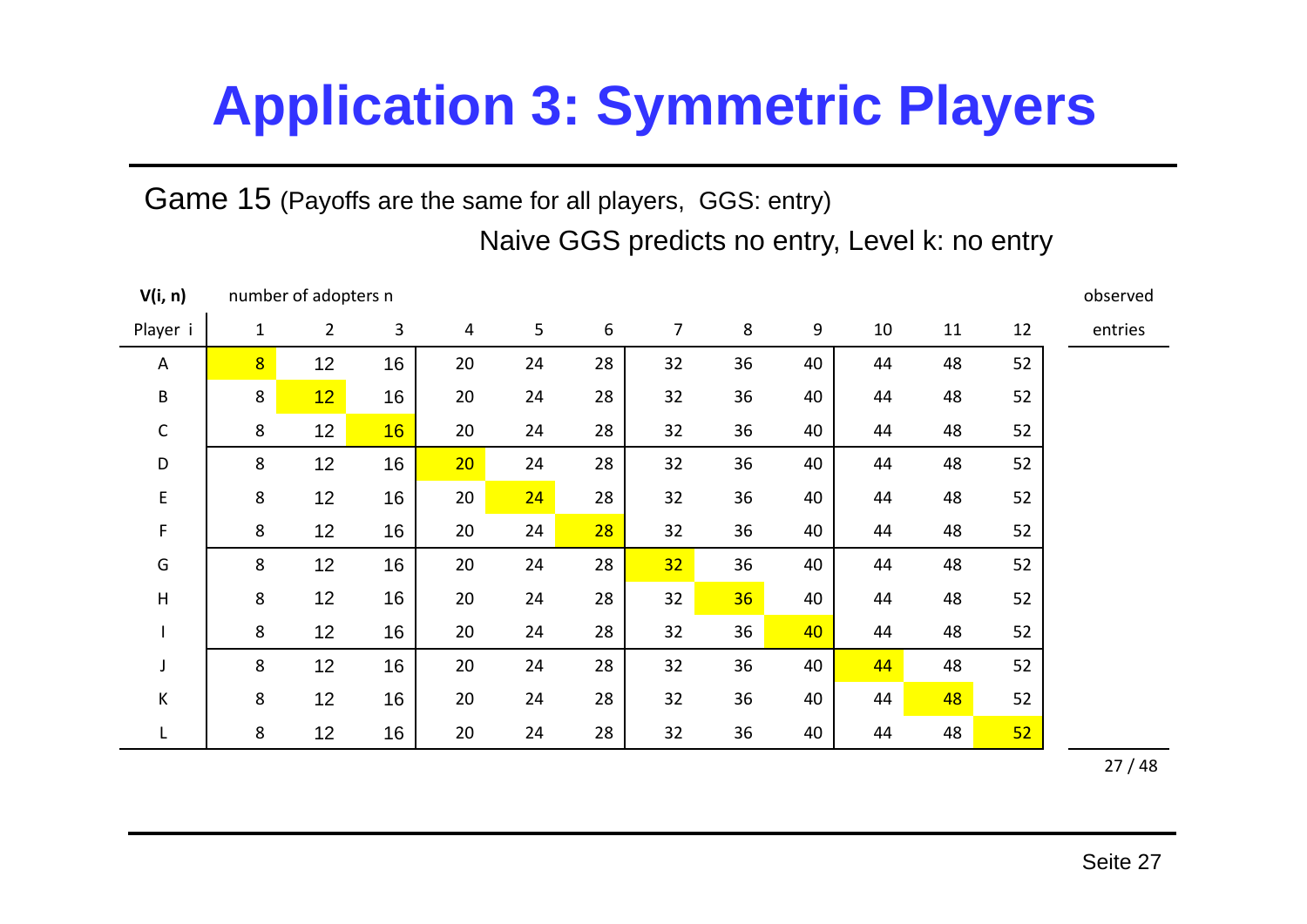Experiment:

Low types tend to enter, high types tend to stay out.

Comparative static: higher payoffs in cells off the diagonal lead to more entries.

GGS-prediction of same behavior across types does not hold.

 $\circ$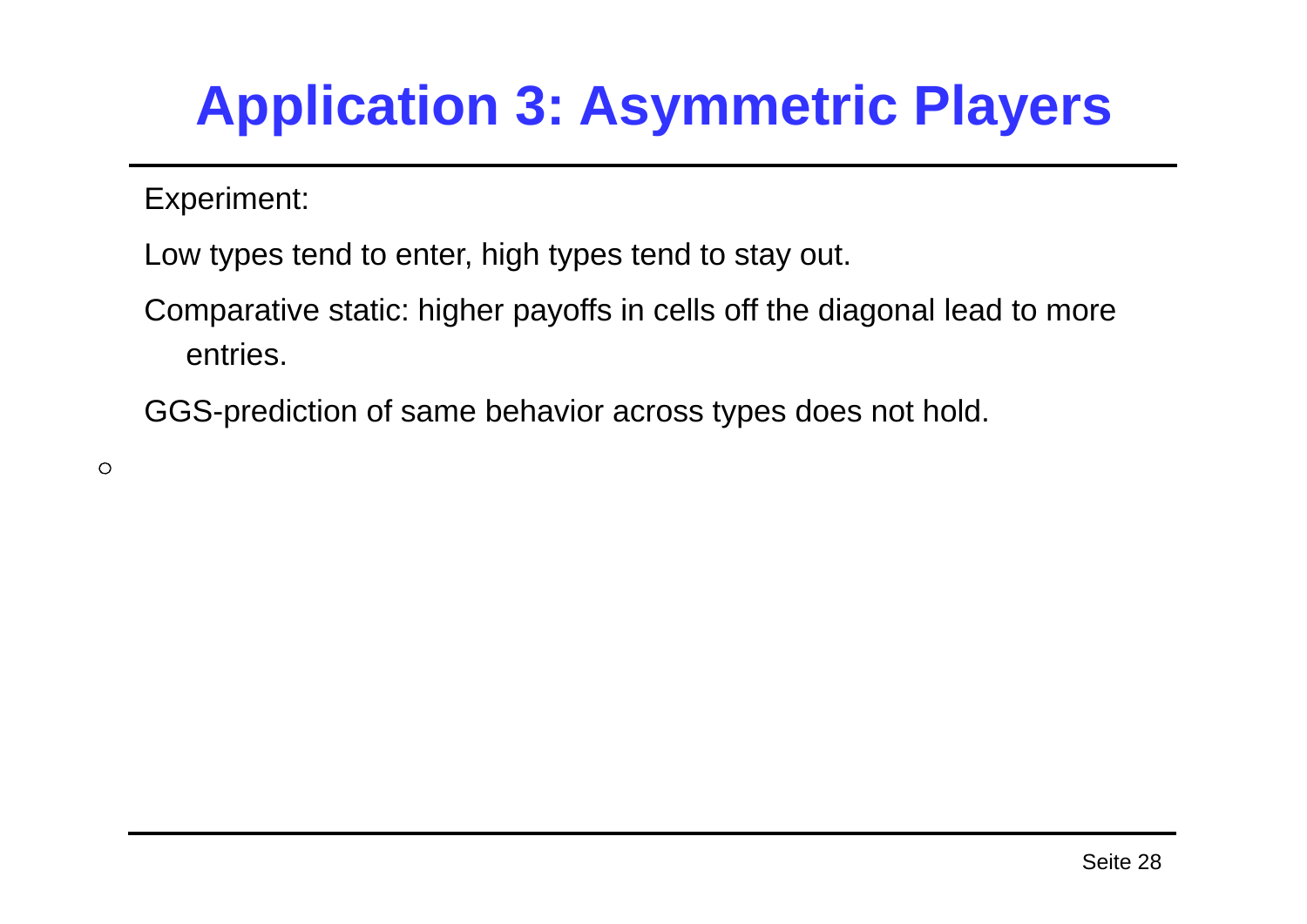Experiment:

- Low types tend to enter, high types tend to stay out.
- Comparative static: higher payoffs in cells off the diagonal lead to more entries.

GGS-prediction of same behavior across types does not hold.

- Behavior may be explained by global-game equilibrium with positive  $\circ$ variance (cf. HNO 2009)
	- or by "naive" GGS: best response to uniform distribution on the number of others entering (entry if average number in a row >34).

or by levels of reasoning. Level 0: e.b. enters with prob. 50%,

level k best response to level  $k - 1$ .

In our games, level  $k = level 1$  for  $k > 1$ .